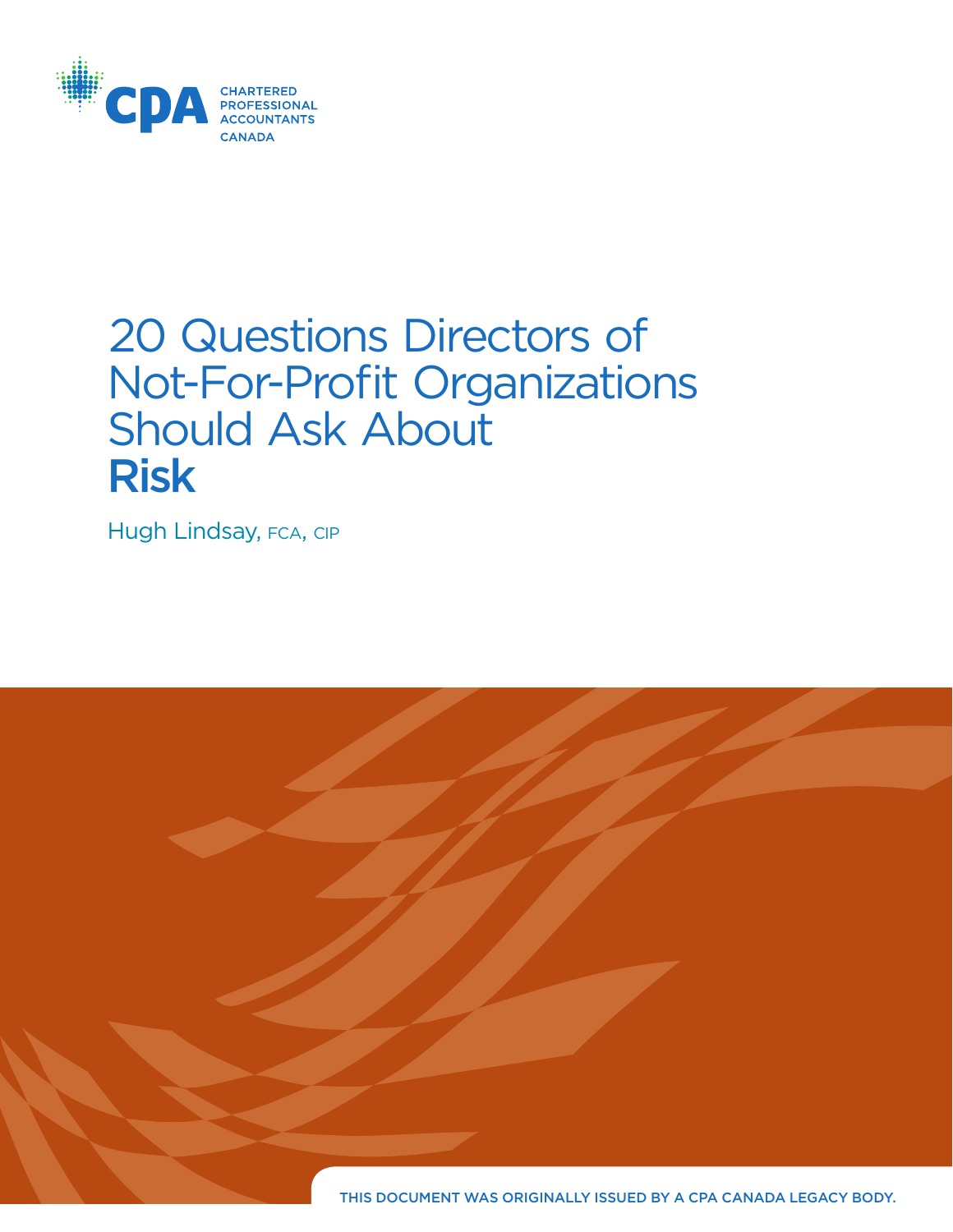# How to use this publication

Each "20 Questions" publication is designed to be a concise, easy-to-read introduction to an issue of importance to directors. The question format reflects the oversight role of directors which includes asking a lot of questions. For each question there is a brief explanatory background and some recommended practices.

The questions are intended to be relevant to most not-for-profit organizations, particularly to those with staff resources who can manage the organization's risks with policy direction, approval and support from the board. The "answers" or comments that accompany the questions summarize current thinking on the issues and practices of not-for-profit governance. There are many views on the best way to govern and manage not-for-profit organizations and a number of governance models. This document describes general principles that apply in most situations. if your organization has a different approach, you are encouraged to test it by asking if it provides an appropriate answer to these questions.

After the comments there are lists of recommended practices that directors can use to assess their understanding of their organization and to prompt further questions if they are not fully satisfied with the answers. They represent aspirations, not absolute standards that must be met immediately.

Directors who come from a for-profit business may find that their experience, although helpful, will not always provide the best answers in the not-for-profit environment. appendix 1 compares and contrasts for profit and not-for-profit governance.

Readers who want more details on specific topics may refer to the section on "Where to Find More Information." Most of the CICA 20 Questions series of publications for directors were written for business boards but are relevant to not-for-profit boards.

WRITTEN BY Hugh Lindsay, FCA, CIP

#### ProjeCt direCtion

Beth Deazeley, LL.B. Principal, Risk Management and Governance **CICA** 



The CICA has granted permission to the ICD to use this materials in its Director Education Program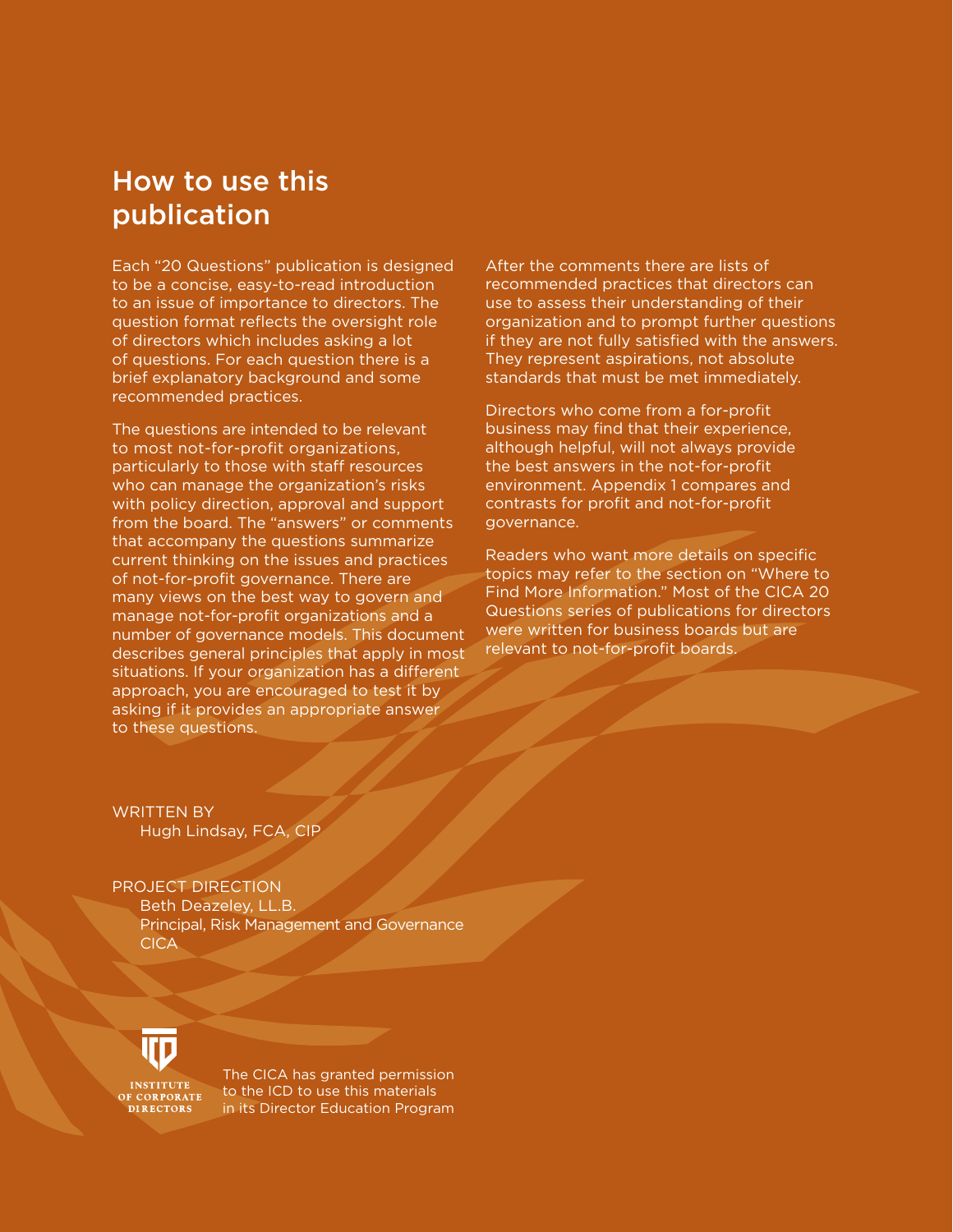

# 20 Questions Directors of Not-For-Profit Organizations Should Ask About Risk

Hugh Lindsay, FCA, CIP

This publication was originally published by The Canadian Institute of Chartered Accountants in 2009. It has been reissued by Chartered Professional Accountants of Canada.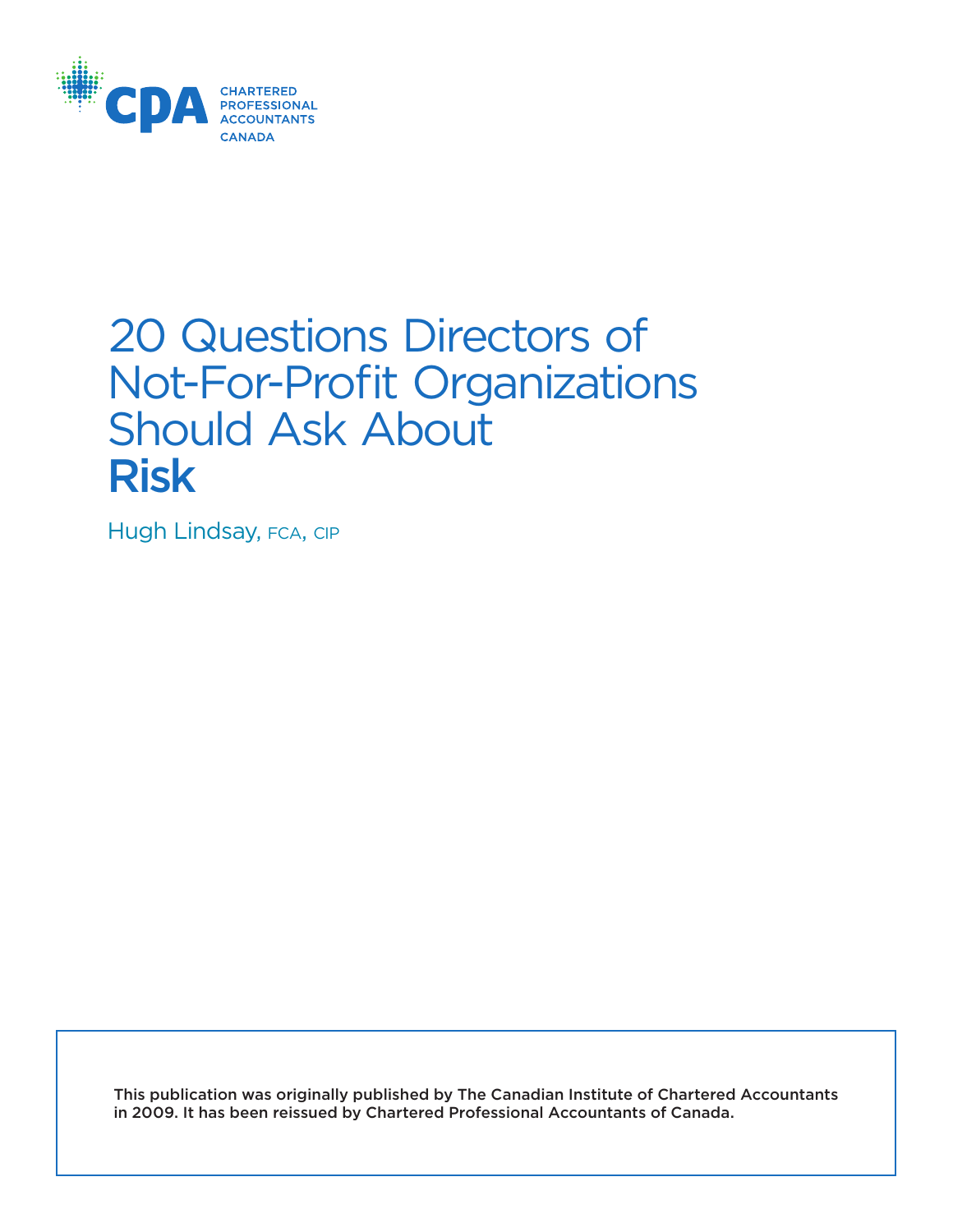Library and Archives Canada Cataloguing in Publication

Lindsay, Hugh, date.

20 questions directors of not-for-profit organizations should ask about risk / Hugh Lindsay.

ISBN 978-1-55385-391-6

1. Risk management. 2. Nonprofit organizations — Management. 3. Boards of directors. I. Canadian Institute of Chartered Accountants, II. Title. III. Title: Twenty questions directors of not-for-profit organizations should ask about risk.

HD61.L5628 2008 658.15'5 C2008-907807-1

Copyright © 2009 Canadian Institute of Chartered Accountants 277 Wellington Street West Toronto, ON M5V 3H2

Printed in Canada Disponible en français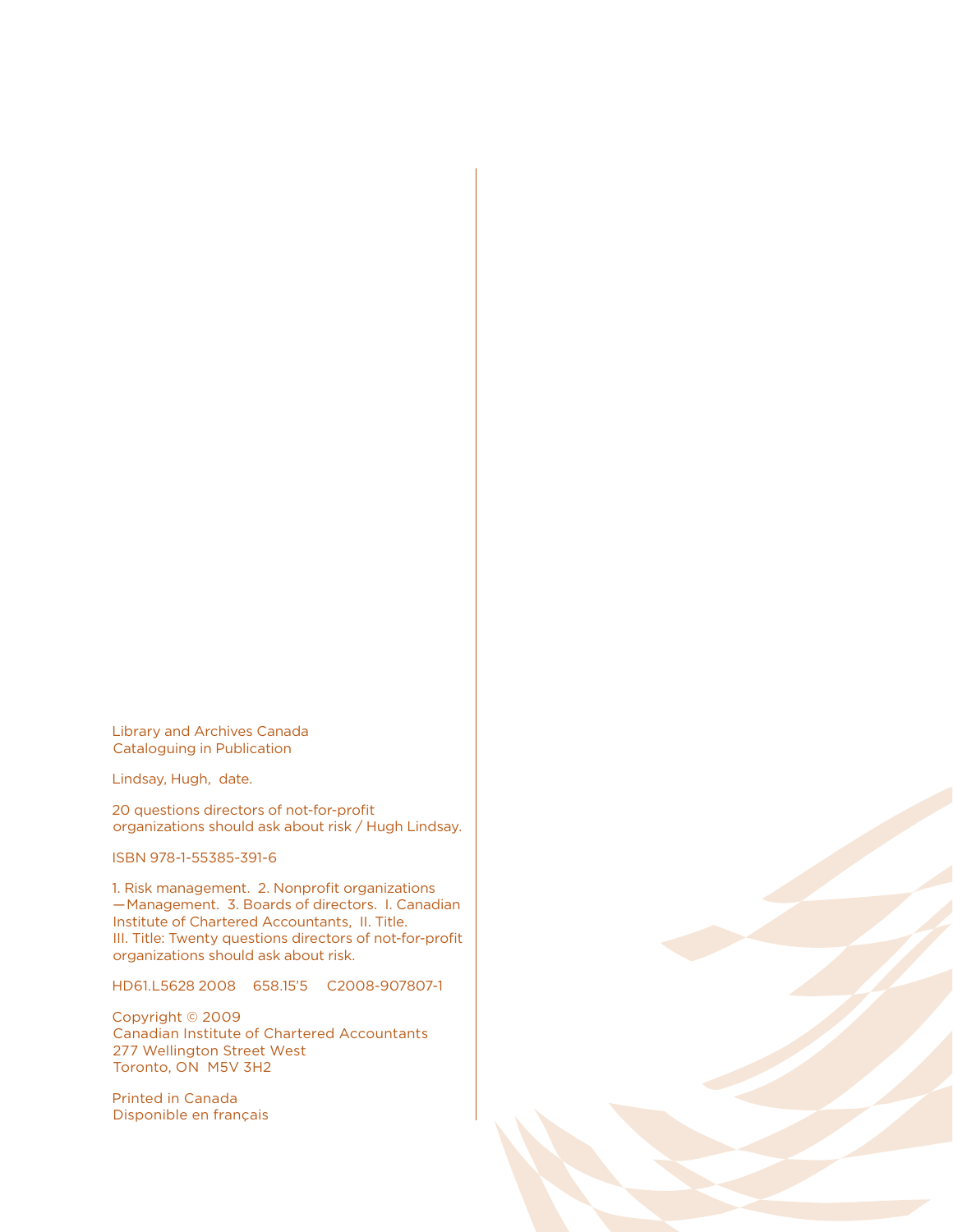

### RiSk MANAgeMeNt AND gOveRNANce BOARD

Brian Ferguson, CA, Chair Dan Cornacchia, FCA Andrew J. MacDougall, LL.B. Michael B. Meagher, FCA Anne Marie O'Donovan, CA Sue Payne, FCA, C.Dir Peter W. Roberts, FCA, CPA (Illinois), ICD.D

## DiRectORS ADviSORy gROuP

Giles Meikle, FCA, Chair James Arnett, QC John Caldwell, CA William A. Dimma, F.ICD, ICD.D John T. Ferguson, FCA Gordon Hall, FSA, ICD.D Carol Hansell, LL.B. Mary Mogford, F.ICD, ICD.D Patrick O'Callaghan Ronald W. Osborne, FCA Thomas Peddie, FCA Guylaine Saucier, CM, FCA

# NOt-FOR-PROFit ORgANizAtiONS tASk FORce

Dan Cornacchia, FCA, Chair L. Robin Cardozo, FCA, ICD.D Sue Matthews, CA, ICD.D Lyn McDonell, CAE, C.Dir Giles Meikle, FCA Larry Murray, FCA S. Harlan Schonfeld, CA, CIRP Catherine Smith, ICD.D., F.I.C.B.

## CICA STAFF

Dave Pollard, CA Vice President, Knowledge Development Gigi Dawe Principal, Risk Management and Governance Beth Deazeley, LL.B. Principal, Risk Management and Governance

# Preface

The Risk Management and Governance Board of the Canadian Institute of Chartered Accountants (RMGB) has developed this briefing to help members of not-for-profit boards of directors understand their responsibility for the oversight of risk.

Not-for-profit organizations are very diverse and range from small all-volunteer groups to large, so phisticated enterprises. This document is primarily intended for organizations with an executive director and staff resources who can manage the organization's risks with policy direction, approval and support from the board. It covers the same principles of risk management that are described in CICA's *20 Questions Directors Should Ask about Risk* but from the perspective of a not-forprofit organization. In particular, it assumes that members of not-for-profit boards may not be familiar with business practices and terminology and would appreciate explanations and examples that are more relevant to the not-for-profit sector.

A Board is most likely to be effective in manag ing risk when it has members chosen for the experience, skills and knowledge they bring to the organization — and practices good governance as described in CICA's *20 Questions Directors of Not-for-profit Organizations should ask about Governance*.

The Risk Management and Governance Board acknowledges and thanks the members of the Not-for-Profit Organizations Task Force for their invaluable advice, Patrick Doig of Marsh Canada Limited and Monica Merrifield of the YMCA of Greater Toronto for their helpful suggestions and reviews, Hugh Lindsay, FCA, who wrote this briefing under their guidance and the CICA staff who provided support to the project.

#### Brian Ferguson, CA

Chair, Risk Management and Governance Board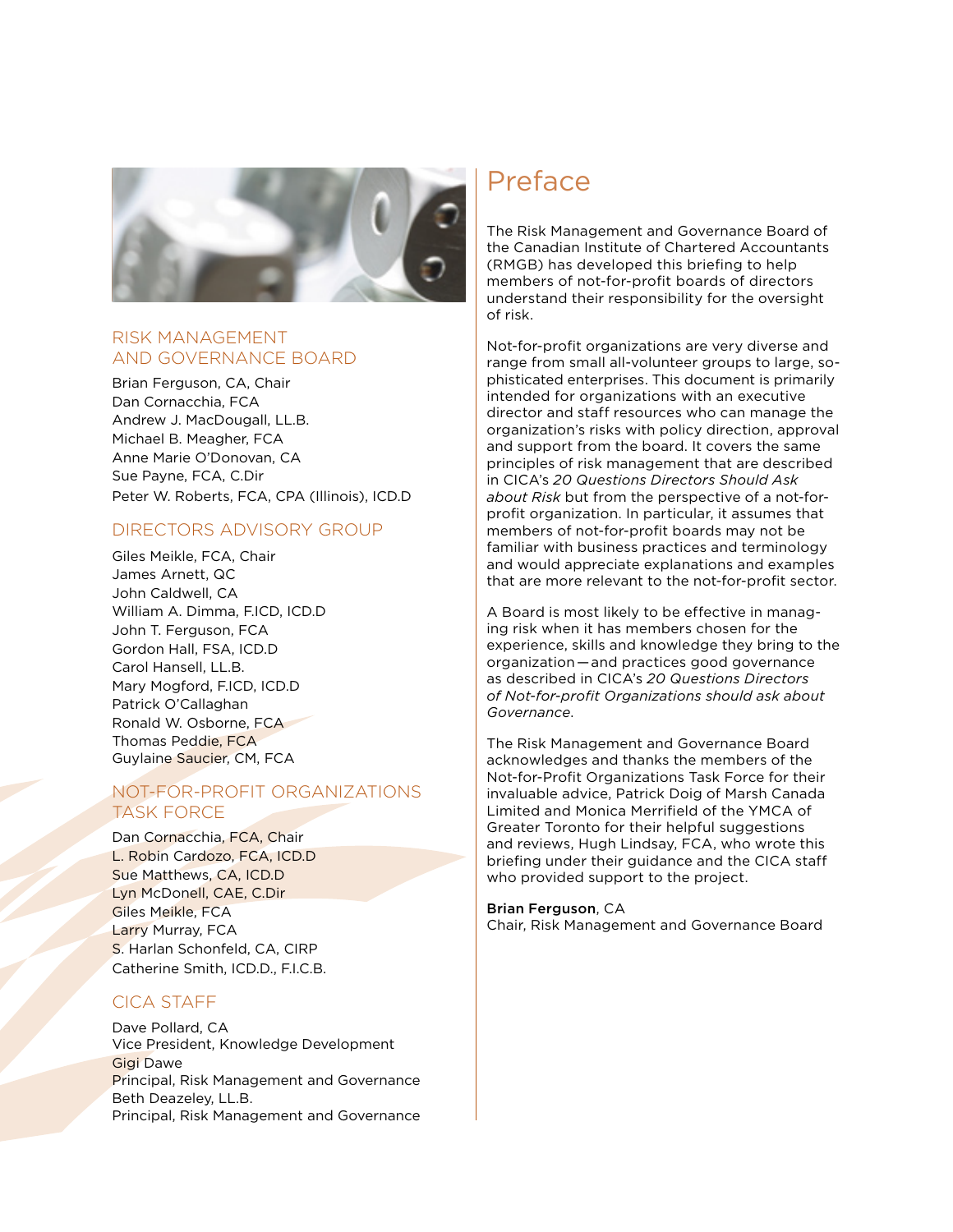

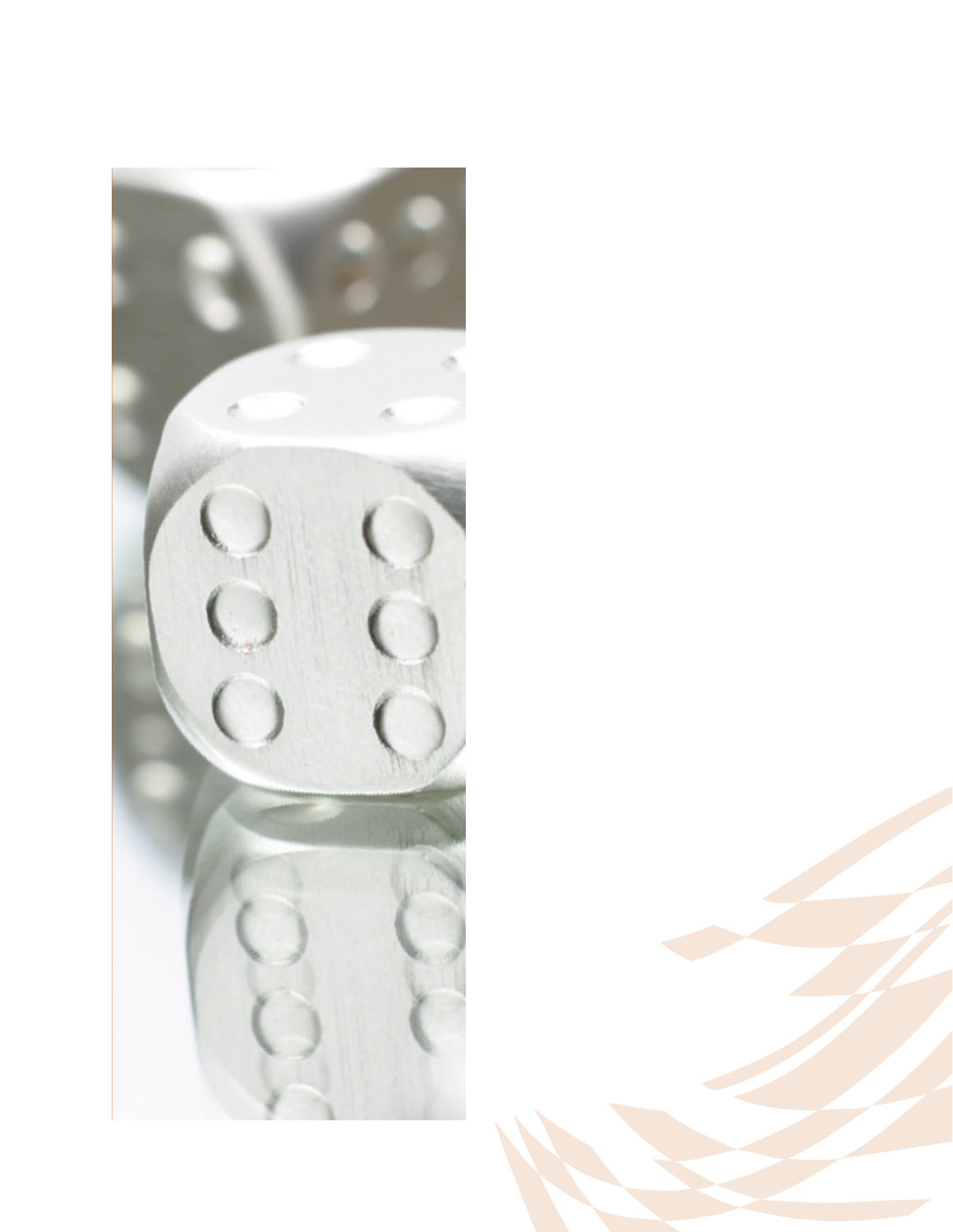# Introduction

Risk is a reality for every individual and orga nization. Anyone who serves on the board of a not-for-profit organization quickly learns that things don't always run smoothly. Board members work hard with staff and volunteers to have an organization that earns the support of members, donors, funding agencies, customers and other stakeholders because it has a good reputation for delivering relevant, valued programs and services. But this is not easy. There is always a degree of uncertainty about how things will turn out.

There are many things that can go wrong — from minor, day-to-day incidents to major crises — that may adversely affect the delivery of programs and services, damage the organization's reputa tion or, at worst, threaten its capacity to survive. These "risks" can generally be reduced or avoided by good risk management — the oversight of which is one of the key responsibilities of a board of directors.

As in other aspects of governance, the board is responsible for establishing policy, approving de cisions that are beyond the authority of staff, and overseeing the management of risk. A board may delegate much of the work involved in managing risk, but can never delegate its responsibility for oversight.

The nature and extent of the board's role in risk management can vary with the size and sophistication of the organization and its staff. In larger organizations, the board can often rely on staff to manage day-to-day risks and provide much of the information and analysis the board needs when considering approval of policies, strategies and major decisions. In organizations whose staff have less knowledge, experience or skill to manage risks effectively, the board may find it necessary to be more "hands-on" — providing guidance and information to staff and requiring board approval of relatively small decisions. In situations where it is apparent that "letting management manage" isn't working, the board may need to become even more actively involved; taking charge, if necessary, to prevent problems from becoming crises.

The capacity of staff to manage risk will be an important consideration in how the board orga nizes itself to oversee risk issues. Risk isn't always an agenda item in itself. It's often a consideration in other board activities, including: strategic planning, policy and decision making, approval of projects and programs, reviewing operational and financial performance, and the work of the audit, investment, compensation and other committees.

Although risk is a reality of life, it's not something most people are comfortable discussing. This can be particularly true for not-for-profit organiza tions where trusting relationships are valued. Raising the issue of risk may be embarrassing because it implies a lack of trust and confidence, but it is essential if the organization is to survive and succeed.

This document explains what "risk" and "risk management" mean, describes how risks can be identified and managed, and provides guidance for boards on how to carry out their oversight responsibilities. There are three sections:

- Risk Context and Policy describes how the board can prepare itself to oversee the man agement of risk, support a risk-aware culture, and establish risk-related policies.
- Managing Risk describes what the board should expect to hear from staff about their techniques for identifying and assessing risks, and developing strategies and procedures for managing them.
- Monitoring and Learning discusses the information the board should expect to get from staff on the measurement of risk and per formance, and their learning from crises and other experiences. The section also discusses how the board can evaluate its own effective ness in overseeing risk management.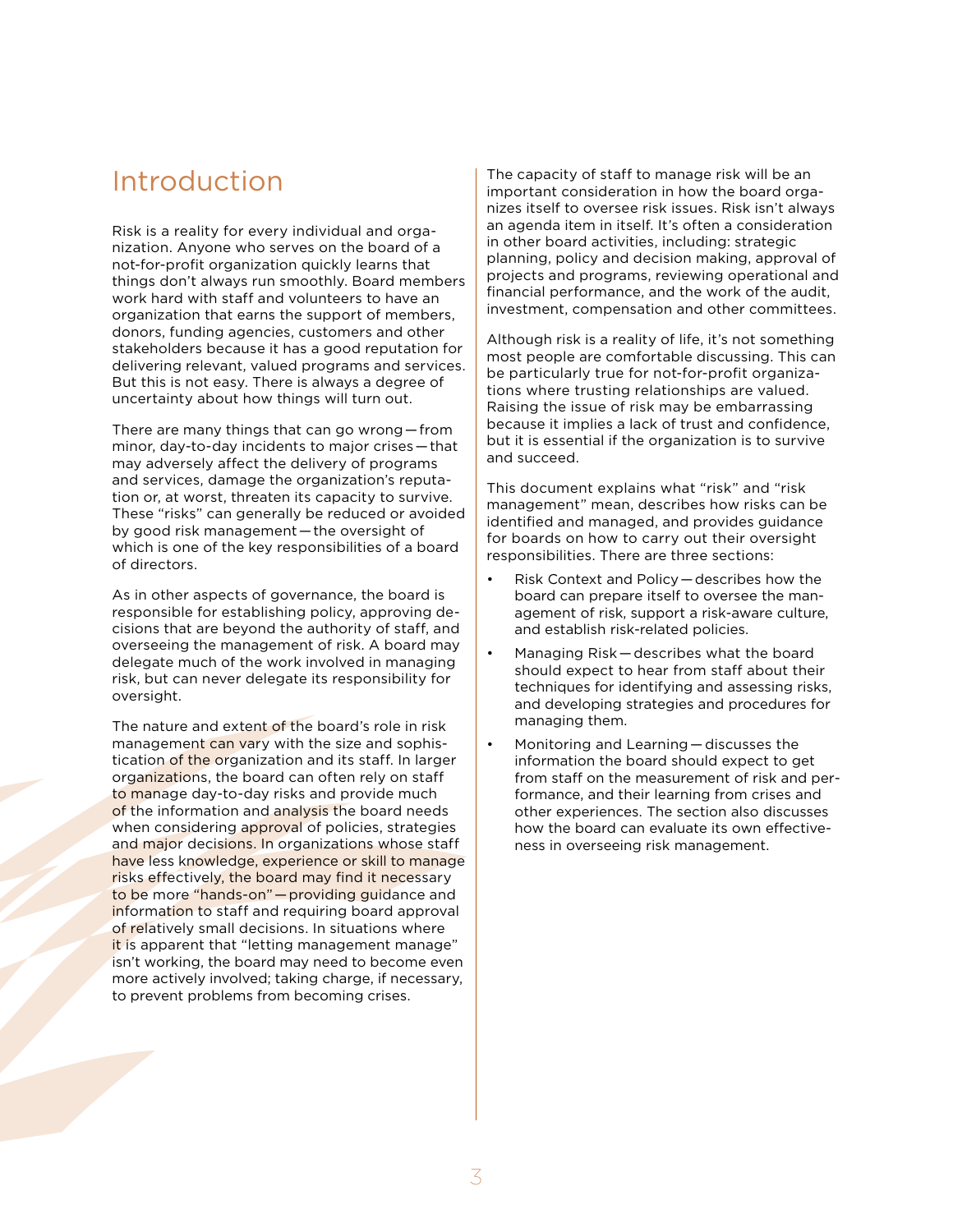# Risk Context and Policy

Effective risk management — like other aspects of governance — begins at the top. It calls for a board of directors with the knowledge and ability to approve risk policies and to oversee their implementation.

Good governance practices by the board are essential to risk management because they estab lish the tone of the organization and provide the context in which the board exercises oversight of the organization's activities.

A board's policies and decisions on risk-related matters are more likely to be accepted as legiti mate when it has earned the respect of members, staff and other stakeholders for its competence and integrity. This can be valuable when tough decisions and actions are necessary and emotions run high.

The questions in this section explore the board's role in three areas:

- Supporting a risk-aware climate or culture (Questions 1, 2 and 3)
- Developing and maintaining the board's capacity to oversee risk management (Questions 4, 5 and 6)
- Approving the risk tolerance policy (Question 7)

### *Risk*

is the chance of something happening that will have an impact on objectives. It is measured in terms of consequences and likelihood.

#### *Risk management*

includes the culture, processes, and structures that are directed towards the effective management of potential opportunities and adverse effects.

#### *Risk management process*

includes the systematic application of manage ment policies, procedures, and practices to the tasks of establishing the context, identifying, analyzing, assessing, managing, monitoring, and communicating risk.

Based on definitions developed by the Joint Technical Committee OB/7, Risk Management. Standards Australia and Standards New Zealand, *Australian/New Zealand Standard 4360:2004: Risk Management.*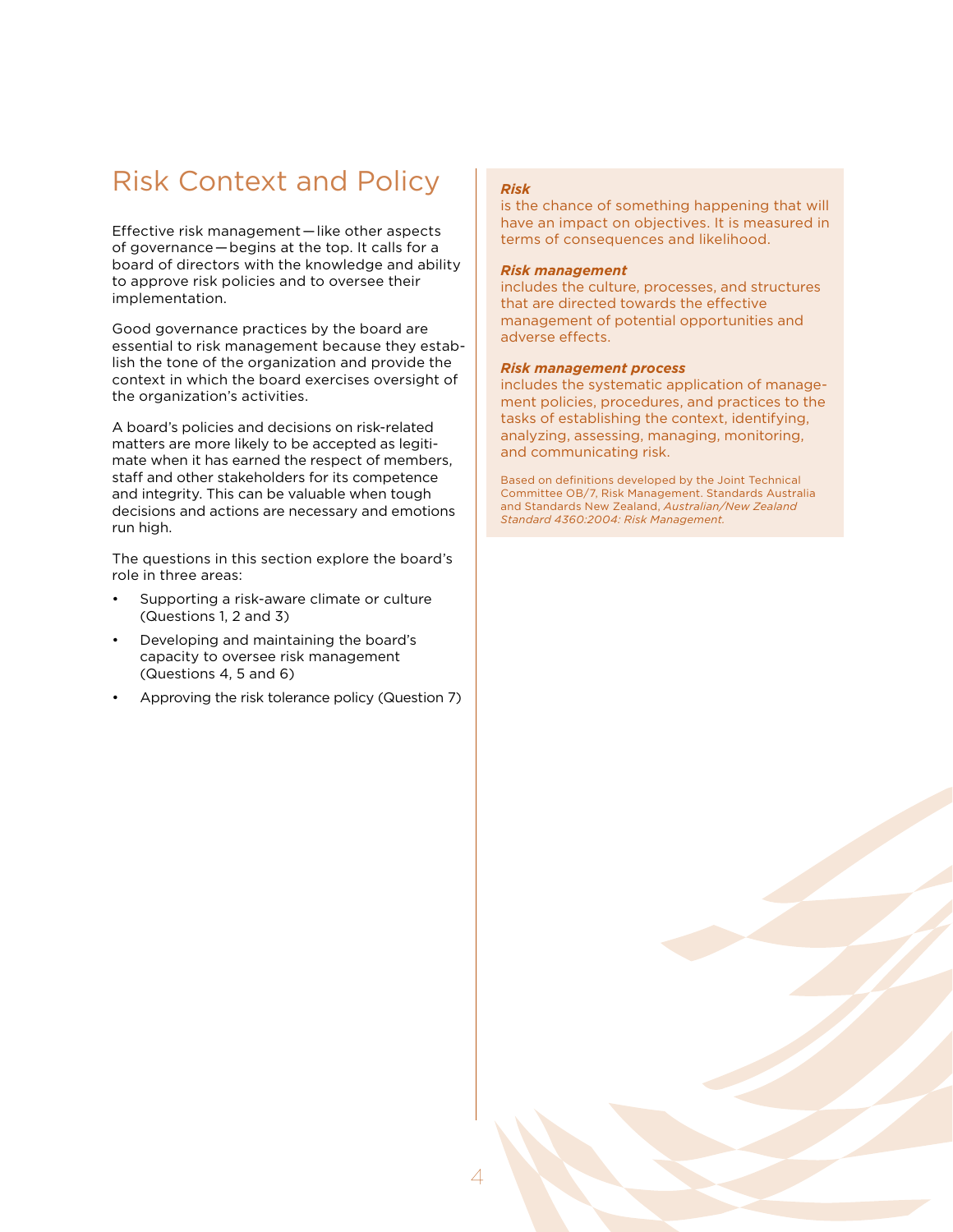### 1. What does "risk" mean in this organization?

Before the board can effectively oversee the management of risk, it needs to know what the term "risk" means for the organization. To some people, "risk" means "threat" — something that could harm the organization or prevent it from achieving its objectives. Others see risk as including "opportunity" — something that could help the organization to achieve new objectives or improve its ability to achieve existing ones. Both definitions are valid. In this document, "risk" generally refers to threats and potential barriers to opportunities. The management of opportuni ties is discussed in *20 Questions Directors of Not-for-profit Organizations Should Ask about Strategy and Planning.*

Risk takes many forms but, essentially, is any thing that affects an organization's ability to meet its objectives and preserve its reputation. Organizations are more likely to consistently meet their objectives when they have effective processes for identifying and managing risks. They may do so by considering and addressing risk under a number of categories which include:

- Compliance risk-the risk of fines and other regulatory penalties for such offences as failure to remit payroll deductions, violation of privacy laws, etc. Also restrictions on the use of funds from donors and funding agencies.
- External risk the risk of becoming irrelevant, losing the support of the public and funding sources, and failing to respond to economic, demographic and other trends.
- $\overline{\text{Financial risk}} \text{the risk of }$  fraud, financial failure and decisions based on inadequate or inaccurate information.
- Governance risk the risk of ineffective oversight and poor decision-making.
- Information technology risk the risk that the information technologies used in the organiza tion may not provide dependable service and accurate, secure information that is available when needed.
- Operational or Program risk the risk of poor service delivery, day-to-day crises, and misuse or neglect of human capital and other resources.
- Reputation risk the risk of losing goodwill, status in the community, and the ability to raise funds and appeal to prospective volunteers.
- Strategic risk the risk of inappropriate or unrealistic programs and initiatives, and failure to keep the organization strong and relevant.

Because there are different ways of defining risk, it is of critical importance that the board, staff and (where appropriate) volunteers, all have a common understanding of what the term "risk" means in terms of their individual responsibilities.

#### *Recommended practices*

- The organization's policies and procedures for risk management include definitions and categorization of risks
- These definitions and categorization of risks are communicated, as appropriate, to staff, volunteers and other stakeholders
- The organization should have specific policies for accepting and managing key risks (i.e. Investment management, insur ance coverage, etc.)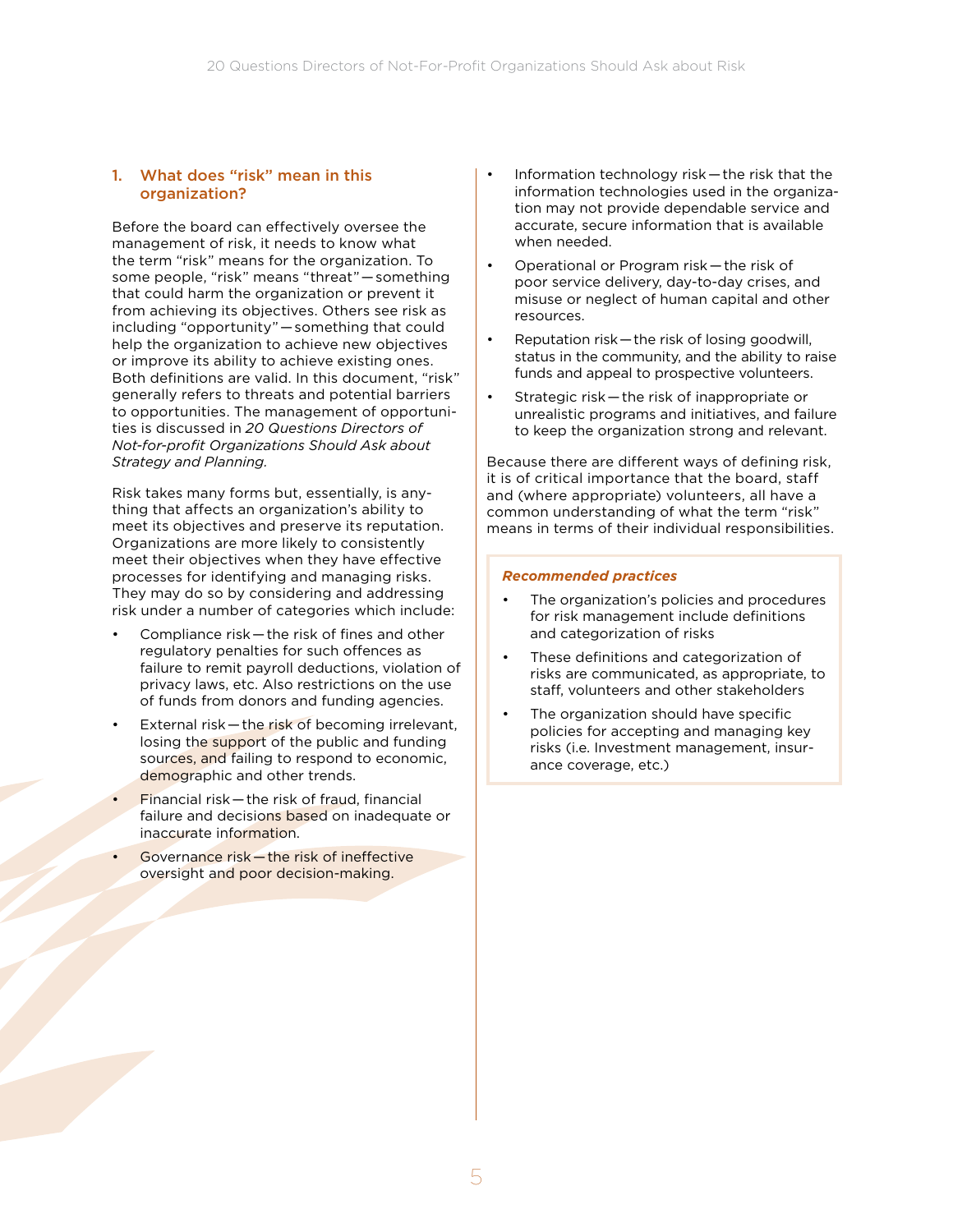#### 2. What are the organization's ethical values?

A reputation for integrity is essential to most not-for-profit organizations. Members, donors, funding agencies and others may be unwilling to support organizations they don't trust. The users of programs and services need to feel that they will be treated with respect and receive value from their participation. Similar considerations apply to other stakeholders. The loss of an ethical reputation can be devastating.

The integrity of an organization depends on the be haviour and actions of the people in it, who should all share the same understanding of ethics — the values and standards that determine how board members, staff, volunteers and other stakeholders behave and treat others. The standards, which are usually set out in a Code of Conduct (Code), establish the boundaries of acceptable behaviour and sanctions for lapses. Organizations that have a strong Code reduce the risk and associated costs of fraud, conflicts and other events that could harm the organization and its reputation.

FOR MORe iNFORMAtiON, See the cicA PuBlicAtiON *20 Questions Directors shoulD Ask About coDes of conDuct*

The Code should be approved and championed by the board, communicated to staff, volunteers, contractors, suppliers and business partners, and be enforced. If this is done well, the organization is likely to develop a reputation for honesty, integrity and principled behaviour.

#### *Ethics in practice*

Oxfam has a zero-tolerance policy on fraud and corruption. Our approach is to reduce their likelihood and impact by education and awareness-raising, risk management, internal controls, and having dedicated resources to help management prevent, reduce or recover any losses suffered as a result of fraud and corruption. This is true in all cases no matter how high the level of corruption is in the countries where we work. As a policy, Oxfam staff do not pay bribes in order to go about their business.

Source: Oxfam: Accountability Report 2006/07

There are several areas of risk that may be addressed in a Code of Conduct, including:

- Individuals, acting on behalf of the organiza tion, committing illegal acts or failing to comply with laws and regulations
- Individuals, acting on behalf of the organiza tion, behaving in ways that, while not illegal, are damaging to the organization's reputation: e.g. disrespectful treatment of others, provid ing misleading information, etc.
- Individuals behaving illegally for personal gain: e.g. committing fraud or theft
- Individuals inappropriately benefitting from their association with the organization: e.g. receiving gifts from suppliers, making personal use of computers and other resources, hiring close family members, etc.

An effective Code will include provisions for "whistle-blowing" by individuals who wish to communicate their concerns candidly and confidentially. The provisions should include describing how and to whom concerns may be reported and the rights of whistle-blowers to be protected from retaliation from those who might be adversely affected by their action.

#### Recommended practices

- The board approves the Code of Conduct
- The board supports the Code and leads by example
- Directors should sign the Code of Conduct annually evidencing they have read it and are complying with it
- The Code is communicated to staff, volunteers and key stakeholders
- The Code includes sanctions against those who deviate from it
- The Code is enforced
- The Code contains provisions for whistle-blowing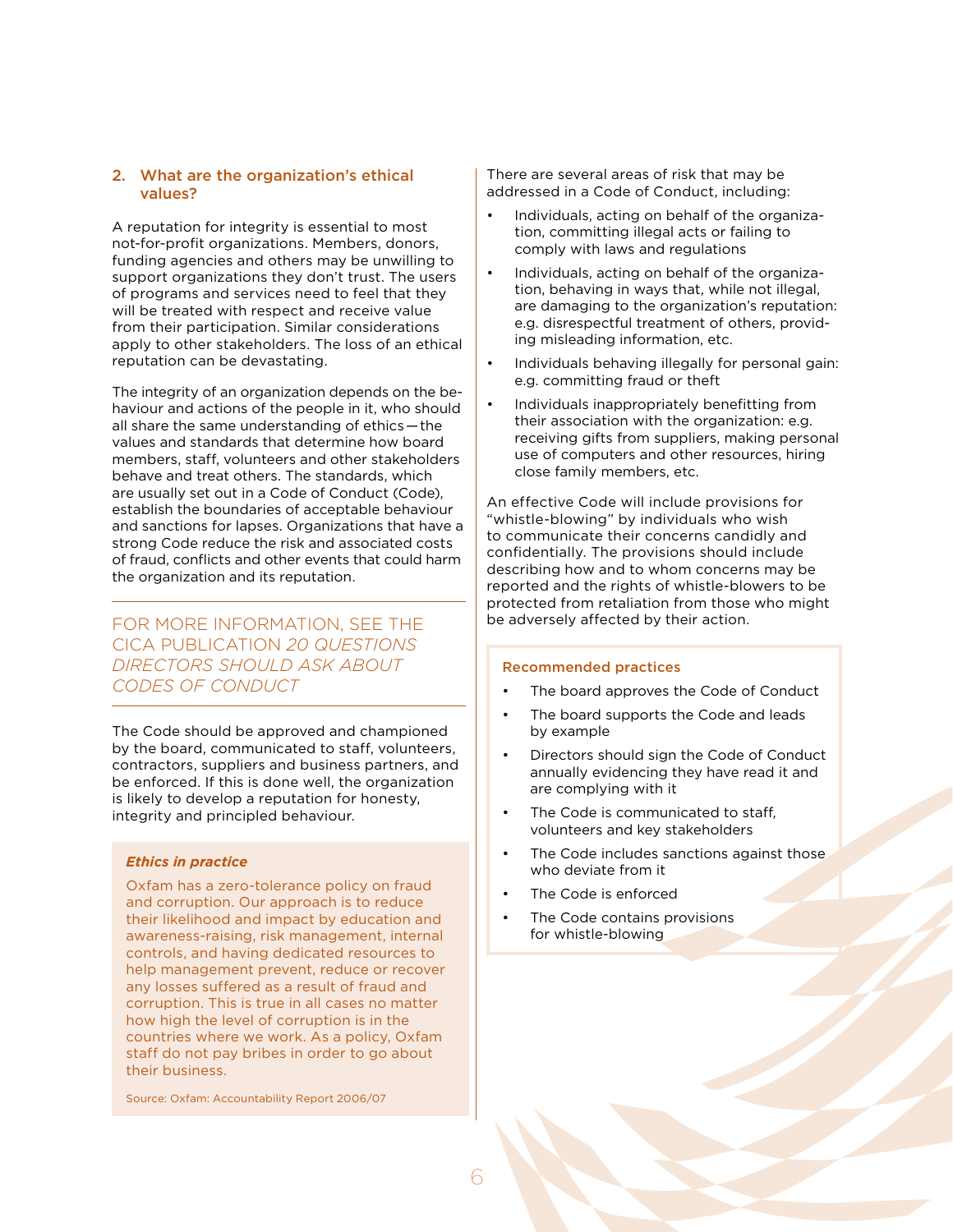#### 3. What are the major risks and uncertainties facing the organization?

The board's responsibility for the oversight of risk includes making sure that the organization has procedures for identifying, assessing and manag ing risks and uncertainties. This applies to all the risks that an organization faces. There are usually just too many risks for the board to follow individually, so, in most cases, the board will confine its oversight role to satisfying itself that risk management procedures exist and are followed. The processes for identifying and managing risks are discussed in questions 9 through 15.

Some risks, however, could severely affect the organization's ability to achieve its objectives and continue operations. It is important that the board and staff know and understand what these major or "key" risks are, and what is being done to manage them.

Major risks can be important considerations for the board when reviewing strategic and operational plans, capital projects and new programs. It is advisable to consider a range of scenarios — what might happen if, for example: key components of operating costs increase by 10%, 50% or 100%, an expected grant is reduced or cancelled, a fund-raising event only achieves 50% or 75% of its goal, or the computer system goes down at a critical time.

#### *Recommended practices*

- The organization has a structured process for identifying, monitoring and managing the organization's major risks and provid ing regular briefings to the board
- Planning includes considering a range of scenarios (including the worst-case) for major changes in costs and funding, catastrophic events and other major risks

#### *Examples of major risks*

- Loss of a major source of funding
- Reductions in the market value of invest ments and the income from them
- Unsuccessful fund-raising projects
- **Fraud**
- Failure of a project or strategic initiative
- Inadequate responses to emergencies
- Irrelevance because programs or services are no longer in demand or distinctive
- Excessive increases in the cost of human and other resources
- Actual or alleged sexual misconduct or abuse by an employee or volunteer
- Loss or theft of information
- Inability to perform critical functions that depend on technology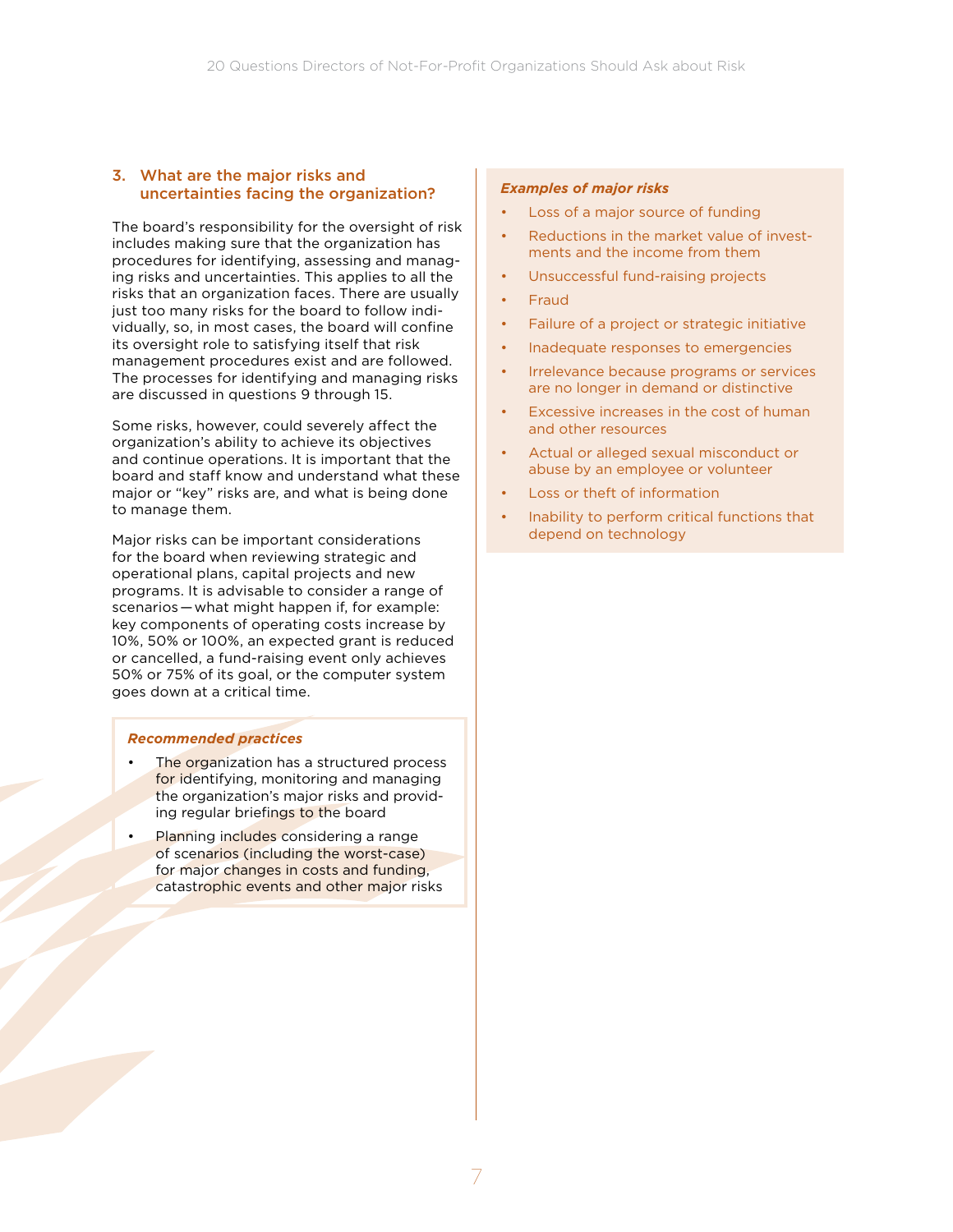#### 4. How does the board get the knowledge and experience it needs to oversee risk management?

A board of directors can be very effective in overseeing risk when its membership includes people who are familiar with the kinds of risk the organization is likely to face. A well-balanced board will typically include members who, col lectively, have knowledge and experience of the field in which the organization specializes as well as such professional fields as law, accounting and other relevant disciplines.

# FOR MORe iNFORMAtiON, See the cicA PuBlicAtiON *20 Questions Directors shoulD Ask About builDing A boArD*

The knowledge and experience of board mem bers should be supplemented by regular training and updates on risk issues. This begins with an overview of risks in director orientation sessions and continues in board meetings, planning sessions and meetings of committees that have responsibility for the oversight of risk.

#### *Recommended practices*

The board's nominating practices recognize the need to include directors who are familiar with the fields in which the organization is active, and the risks it faces

The board takes steps to raise the awareness and understanding of risk among directors by:

- Including an overview of the organization's risk management processes and major risks in orientation sessions for new directors
- Holding periodic educational sessions on risk issues and processes •

The board uses internal and external experts to advise the board and committees on specific risk issues

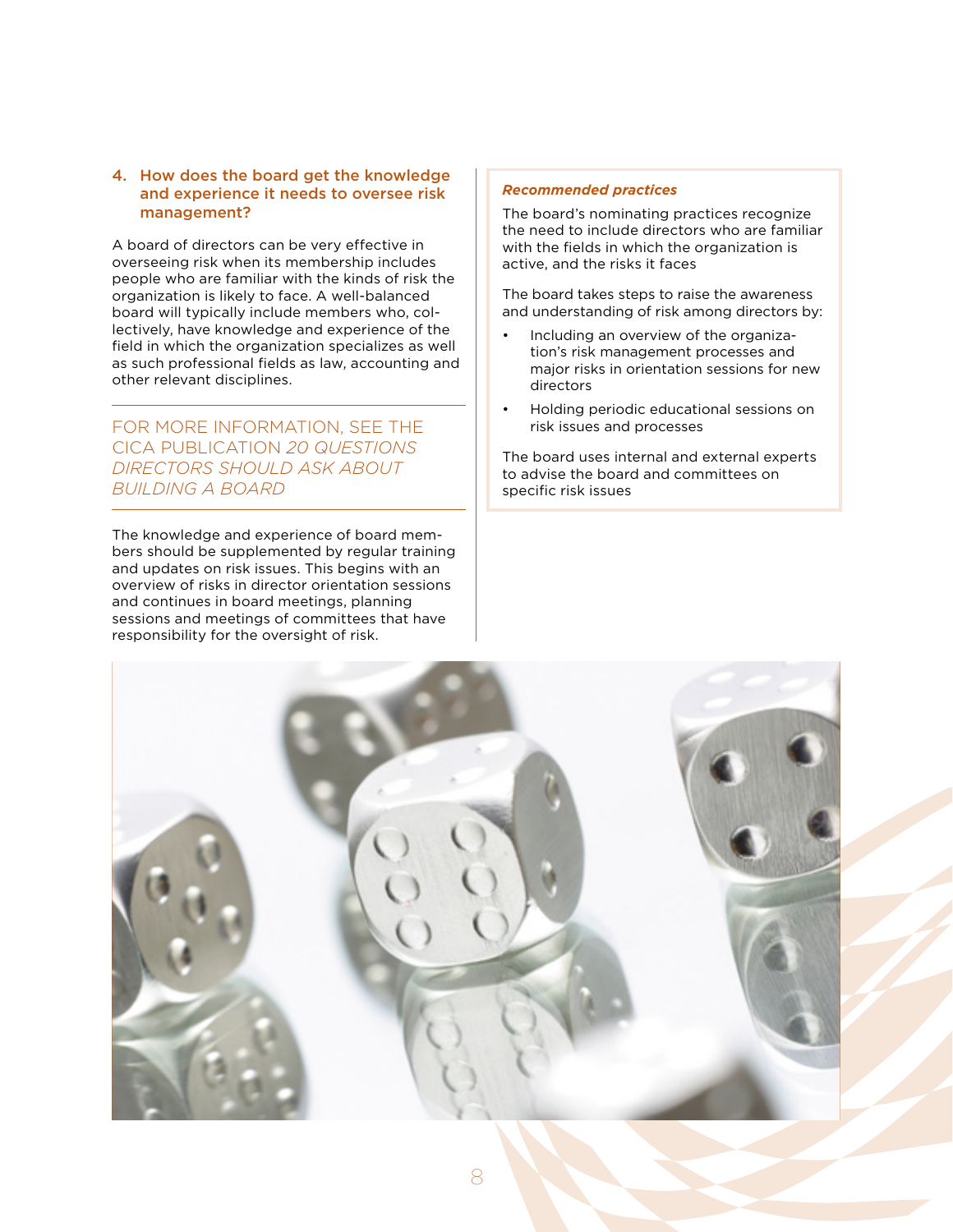#### 5. How does risk get on the board's agenda?

Board agendas are often very full. Important issues such as risk can be easily overlooked — especially when there are seemingly more "urgent" issues to consider. Although the Executive Director may have considerable influence in setting the agenda, it is the Chair and the board that should ultimately decide what to include. The Chair of the board plays a valuable role in raising risk issues by including them in board agendas and supporting debate at board meetings.

There are a number of occasions that are ap propriate for discussing risk at board sessions, including:

- Strategic planning sessions
- Reports at board meetings from staff on performance and risk issues
- Motions at board meetings to approve major programs or projects
- Periodic sessions specifically to discuss the major risks
- In-camera board sessions

#### *Recommended practices*

The board:

- Participates in the strategic planning process
- Schedules specific times for receiving and discussing reports on risk from staff
- Encourages members to ask questions and provide advice and direction at appropriate times during board meetings
- Includes in-camera sessions in all board meetings

### 6. How does the board organize itself to oversee risk management?

Although the entire board is responsible for the oversight of risk, some areas of risk management can be complex and time consuming to review. Boards may find it more effective to delegate the detailed work of overseeing certain aspects of risk to one or more committees. In such cases, the board must make sure that it is informed of the findings of the committees and that no significant aspect of risk is overlooked.

As a general rule, board committees should be responsible for overseeing the risk management processes in the area for which the committee is responsible: e.g. investments, finance, construc tion projects, member discipline (in professional organizations), etc. Recognizing that this can leave gaps, organizations may delegate respon sibility for overseeing the co-ordination of risk management to a specific committee — typically the Audit Committee (sometimes known as the Audit and Risk Committee).

#### *Recommended practices*

- The board and its committees have writ ten policies and procedures that define their responsibilities for overseeing risk management
- Where the board elects to delegate specific risk-related responsibilities to board committees, the committees are required to report their activities to the full board at least annually

#### *The Audit Committee and Risk*

Oxfam's Audit Committee meets regularly with the external auditors, both with and without the presence of management. The group agrees the external audit plan, reviews the external auditor's management letter, and monitors implementation of actions required as a result. The Committee also has the responsibility of ensuring that the audit, risk management, and control processes within Oxfam are effective... The Committee undertakes a detailed review of the draft Annual Plan, the Risk Register and the Annual Report and Accounts prior to their submission to Council.

Oxfam Annual Report & Accounts 2006/07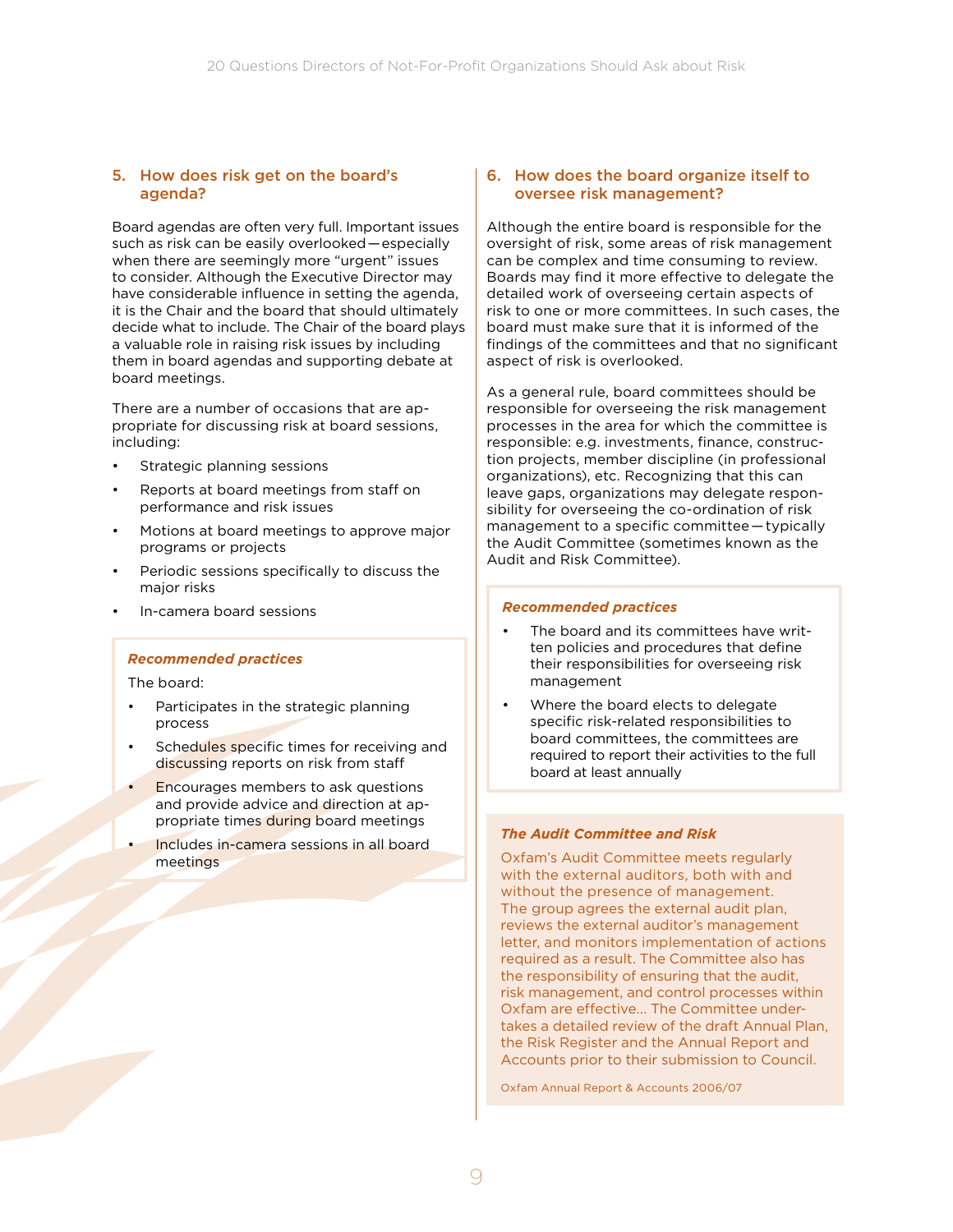#### 7. How does the board decide how much risk the organization can take on?

Organizations are more likely to succeed and survive when they understand their risk tolerance — the amount of risk they are willing to assume. Boards of directors can provide direction by approving risk tolerance levels that "optimize" risk by balancing risk and opportunity. Risk tolerance has, essentially, two components: appetite for risk and capacity for risk.

Appetite for risk reflects the willingness of an organization's members to take risks. Some orga nizations take the position of "nothing ventured, nothing gained". They see taking risks as the best way to succeed. Others are "risk averse", fearing that risky strategies could destroy an organization that knows its limitations and does a good job of meeting its modest objectives.

Most successful organizations find a balance. They recognize that risks that appear to be barri ers to innovative and potentially valuable strate gies may be manageable by sound planning and control activities. For example: organizations that promote and support high-risk sports (e.g. sky diving, rock climbing, etc) are at risk of litigation over deaths and injuries from accidents. They can reduce their risk by having training programs and standards that make the sport safe and enjoyable for informed participants and spectators.

An organization's capacity for risk is based on the strength of its finances, donor support, reputation and credibility, and the experience and competence of volunteers and staff. A well-financed organization with experienced, competent and well-equipped staff and volunteers is in a good position to suc ceed in new initiatives and to survive setbacks.

#### *Tolerance for risk*

Endowment funds balance safety and possible low investment returns against the potential for higher income but higher risk.

Not-for-profit organizations that operate in war-torn regions recognize that they put their staff and volunteers at higher risk than would be acceptable in their home countries and take steps to minimize the risks.

The board ideally should approve a formal "risk tolerance" policy and guidelines that establish the level of risks the organization is prepared to ac cept as it pursues its objectives. It can be valuable to record the discussion and decisions for future reference.

Points to consider in risk-tolerance discussions and policies include:

- The amount of money that the organization is prepared to lose if a revenue-generating or fund-raising project is less successful than anticipated
- The potential risk to the organization's reputa tion and credibility if a strategy or project is poorly received or otherwise unsuccessful
- The limits of the authority of the Executive Director or CEO — beyond which board ap proval is needed
- The information the board should receive before making its decision to approve strate gies, policies and projects

#### *Recommended practices*

The board approves a risk tolerance policy that:

- provides guidance to staff and volunteers as to how much risk they may take
- is consistent with the organization's values and capacity for taking risk
- is reviewed at least annually

When the board is called upon to approve a specific proposal or action the board receives a balanced picture with information about:

- The potential risks and how they will be managed, as well as the potential opportunities
- The alternatives that were rejected as well as the proposal being advanced
- The worst case scenario
- Staff's concerns and uncertainties as well as its optimistic expectations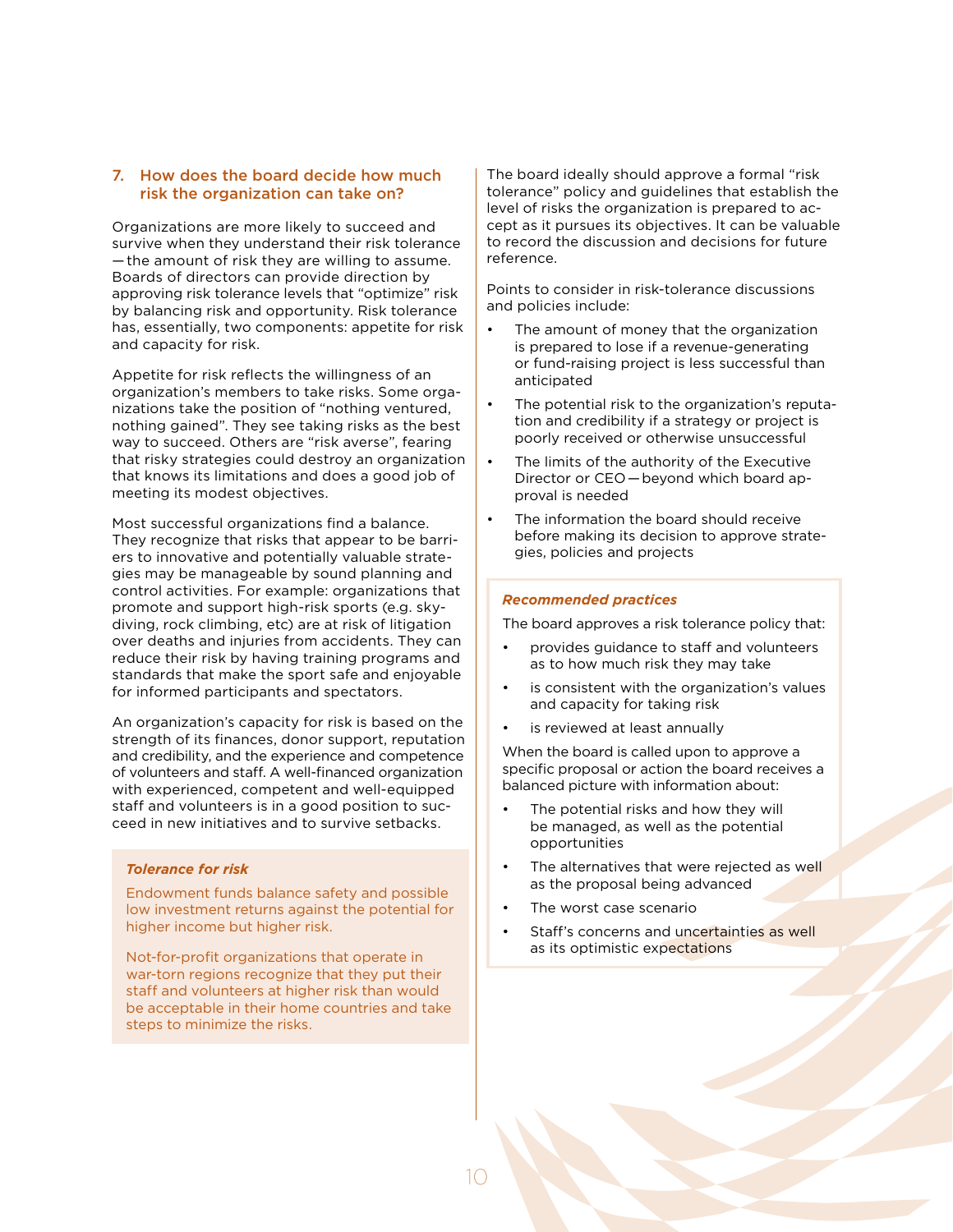# Managing Risk

Managing risk involves everyone in an organiza tion — the board, staff and volunteers. But, in most cases, risk is only one aspect of an individual's responsibilities. Without clear policies and procedures, risk management can be everyone's job and no one's job. It is important to establish who is responsible for managing certain types of risks and what they should do.

Risk management involves asking:

- What could happen that would affect our ability to meet our objectives?
- How likely is it to occur?
- How serious might it be?
- What should we do to reduce the risk?
- How can we be prepared to respond to problems?

Boards of directors need to know, in general terms, how the organization identifies, assesses and manages risks.

The questions in this section are those that members of a board could ask about processes the organization has for managing risk in the following areas:

- Assigning responsibility for risk management (Question 8)
- Identifying, assessing and managing risk (Questions 9 – 13)
- Communicating and coordinating risk management (Question 14)
- Crisis management (Question 15)

### 8. Who is responsible for managing risks?

Although the board has overall responsibility for risk management, it generally delegates to the Executive Director and staff most of the detailed aspects of identifying, assessing, and managing the risks that the organization faces — subject to board policy and approval.

A major policy decision for a board is the amount of authority it gives to the Executive Director — who manages risk on a day-to-day basis. To avoid misunderstanding it is important to have a written job description that establishes the powers and limitations of the Executive Director in the con text of the risk tolerance policy.

The amount of authority the board wishes to delegate to staff is a key consideration in hiring and assessing the Executive Director. The board's Compensation Committee can help by including risk management skills, experience and perfor mance in their hiring and assessment processes.

#### *Recommended practices*

The board approves:

- A written job description for the Executive Director
- Written policies specifying the Executive Director's authority and requirements for board approvals (Executive Director limitations)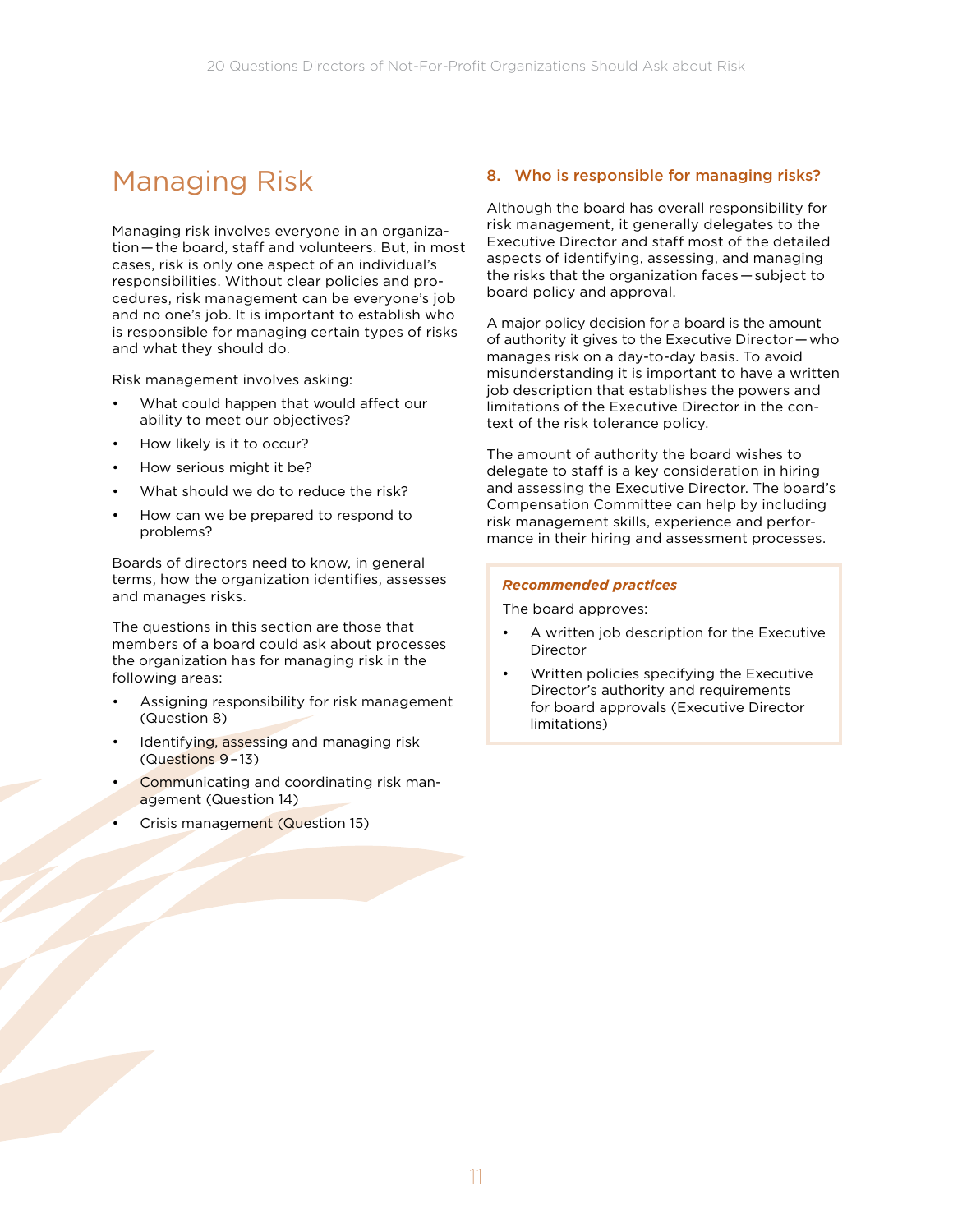#### 9. How does the organization identify the risks that it faces?

Identifying the risks that an organization faces, and assessing how serious they might be, is a challenging task. Planning for the risks you know about is relatively straightforward. It can be very difficult to anticipate the unexpected. The prob lem is made harder by our reluctance to think the unthinkable.

Experienced risk managers know that no single approach to identifying risk is good enough in itself so they use a number of approaches in combination. Commonly-used approaches may include a combination of:

- Internal processes interviews, questionnaires, brainstorming, etc.
- Self-assessment and other facilitated workshops
- Strengths, weaknesses, opportunities, and threats (SWOT) analysis
- External sources comparison with other organizations, discussion with peers, bench marking, risk consultants, etc.
- Tools, diagnostics, and processes checklists, flowcharts, scenario analysis, etc.
- Audits (e.g. a safety or environmental audit)

These approaches can be used to identify risks from a variety of perspectives or categories, including:

- Sources of risk governance, strategic, operational/program, financial, external, informational, compliance and information technology (see Question 1)
- Objectives the risks that could keep the orga nization from achieving each of its objectives: e.g. events, programs, building projects, etc.
- Areas affected reputation, assets, revenues, costs, performance, staff, volunteers, custom ers and other stakeholders
- Specific hazards or perils fire, theft, earthquake, liability, etc. The hazard-based approach is usually based on the policy cover ages available from insurers
- Capacity gaps inexperienced or inadequate human resources (human capital), or inadequate systems and processes to track performance
- Risk drivers pressure points that if left un checked contribute to increased risk exposure, for example, *growth* or speed of operational expansion, *culture* or degree of informationsharing, and *information management* or flow of information within an organization<sup>1</sup>
- The degree of control that the organization has over the risk, e.g.:
	- Natural disasters and political, economic, social, and financial risks over which an organization has very little control
	- Factors such as public expectations, reputation, competition, and changes to legislation and regulations, over which the organization may have some influence but very little control
	- The choice of programs, events and major projects over which an organization can have a great deal of control

#### *Recommended practices*

The organization has a methodical process for identifying risks that involves an appropri ate variety of approaches, techniques and participants

<sup>1</sup> Robert Simmons, "How Risky is Your Company", Harvard Business Review, May-June, 1999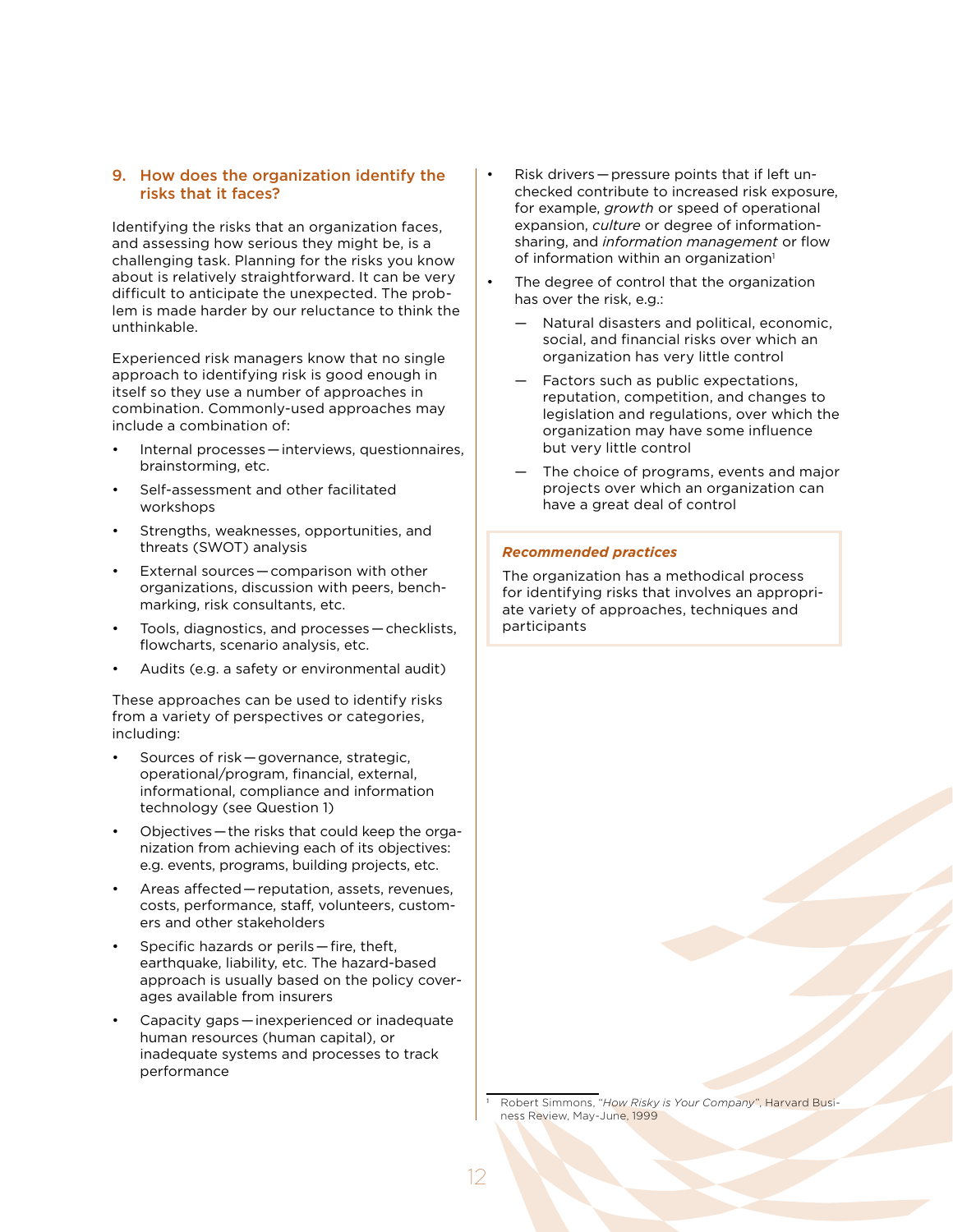#### 10. How does the organization assess the risks that it faces?

Before an organization decides how it will man age each of the risks it has identified, it needs to assess them to determine how they might affect the organization and its objectives.

This usually involves considering how frequently the risk is likely to occur and how severe its conse quences might be. A commonly-used technique for doing this is known as "risk mapping" which uses a matrix that can be used to assess specific risks by displaying the relationship between their potential frequency/likelihood and severity/impact.

#### *Risk mapping2*



<sup>2</sup> The risk map model is reproduced with the kind permission of the YMCA of Greater Toronto.

#### *Recommended practices*

The organization has processes and criteria for assessing risks

#### *Risk scoring*

The risk map may be used in combination with a scoring system that assigns a value to the potential frequency and severity of each risk. (e.g.  $1 =$  least frequent or severe  $5 =$  most frequent or severe.) Multiplying the scores gives a risk score that can be used to rank risks and identify those that are considered "major" and to be reported to the board (Question 3).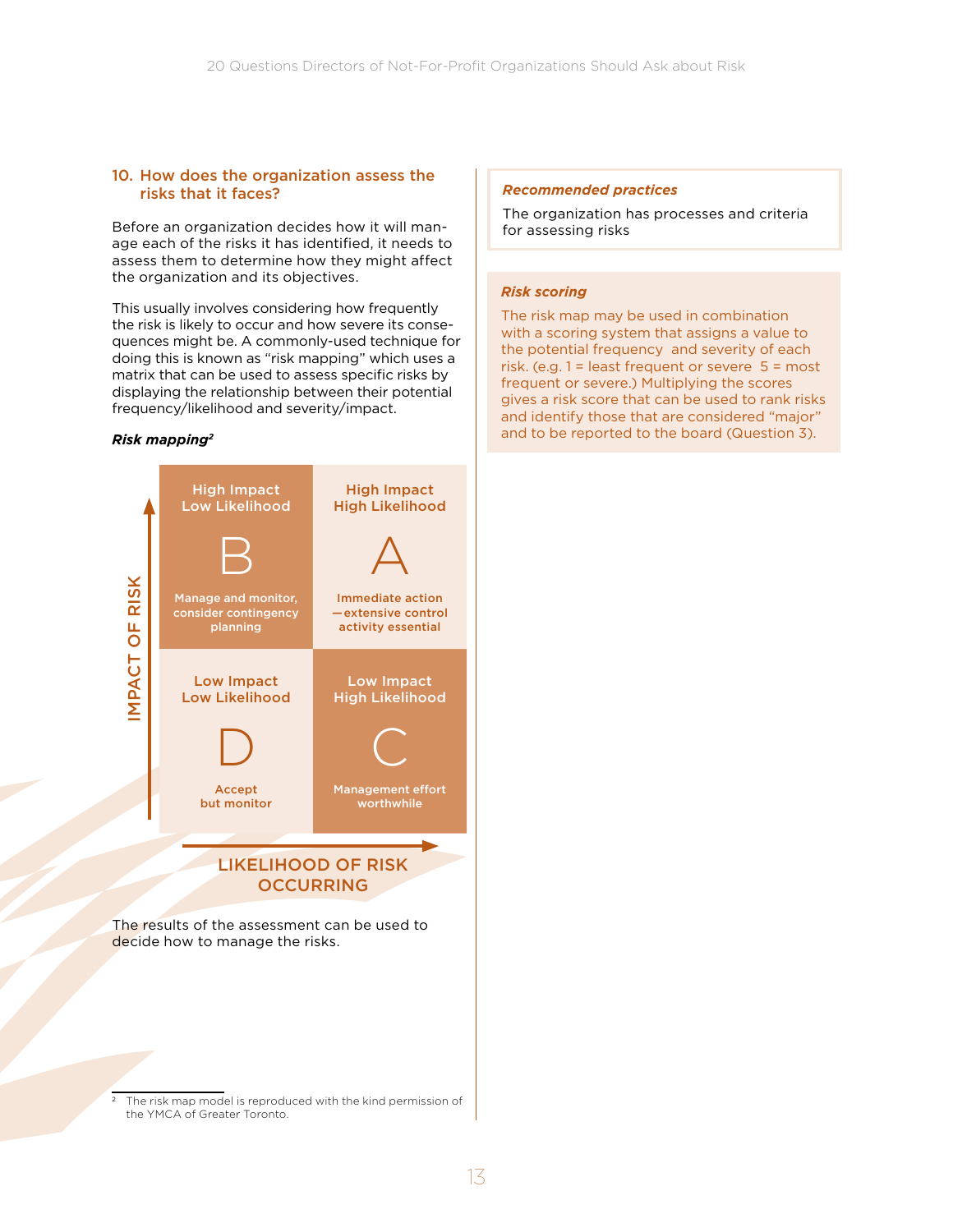#### 11. What strategies does the organization use to manage risk?

Once risks have been identified and assessed, it is time to decide how to manage them. For example: small risks that occur frequently can often be managed by good procedures and training. Big, but infrequent, risks may also require insurance (see Question 13) and/or contingency planning (Question 15).

There are, essentially, four ways to manage risk:

avoiding risk — Just don't do something that seems too risky. This can be a legitimate strategy but it can stop good things from happening if people are too cautious and "risk averse". Avoiding risk may seem like a conservative or safe approach but can result in missed opportunities and poor results for the organization. Before abandoning a promising idea, it makes sense to weigh the potential risks and benefits and explore control activities and other ways to manage the risks.

**Transferring risk – Share the risk with someone** else. Buying an insurance policy is one way to do this, especially for perils like fire, theft and liability. Another way to transfer risk is to establish contractual relationships with other organizations that have the expertise and resources to handle specialized issues and risks.

Mitigating risk - Develop procedures with checks and balances (control activities and procedures) to detect and reduce the likelihood and/or sever ity of risks. High-risk fields like medicine have sophisticated processes to protect patients and staff. Accountants use internal controls to protect assets and keep accurate financial records. Arts groups balance artistic merit with potential box office success in creating programs that will attract and retain audiences.

Accepting risk - Provided that the risk is unlikely or would not cause serious harm to the organiza tion, it may make more sense to accept and monitor it. An annual outdoor event might be less successful if it rains or snows. However, the organizers believe that many participants will feel it is so important to them that they prefer to show up and get wet rather than have it cancelled.

#### *Take care when you share risk*

Sharing risks can be risky if your partner lets you down, damages the organization's reputa tion or exposes it to litigation. Great care is needed in selecting insurers, outside service providers and other partners.

The organization and its partners should put their expectations and responsibilities in writ ing to avoid costly misunderstandings.

#### *Residual Risk*

Risk management may include more than one approach. For example: the organization may establish procedures and controls to mitigate some risks – then buy insurance to cover the "residual" risk of things that procedures can't cover.

In selecting risk management strategies, cost is an important consideration. The cost of manag ing a risk should generally be compatible with its potential consequences. For example: it may make more sense to trust volunteers who collect small amounts of money than to spend staff time on trying to control the funds; renting a tent for an outdoor event, or letting people get rained on may make more financial sense than buying insurance against rain.

#### *Recommended practices*

The organization's strategies for managing risk are:

- Compatible with its values, objectives and risk tolerance
- Realistic in balancing cost and protection
- Supported by strong internal processes and reliable partners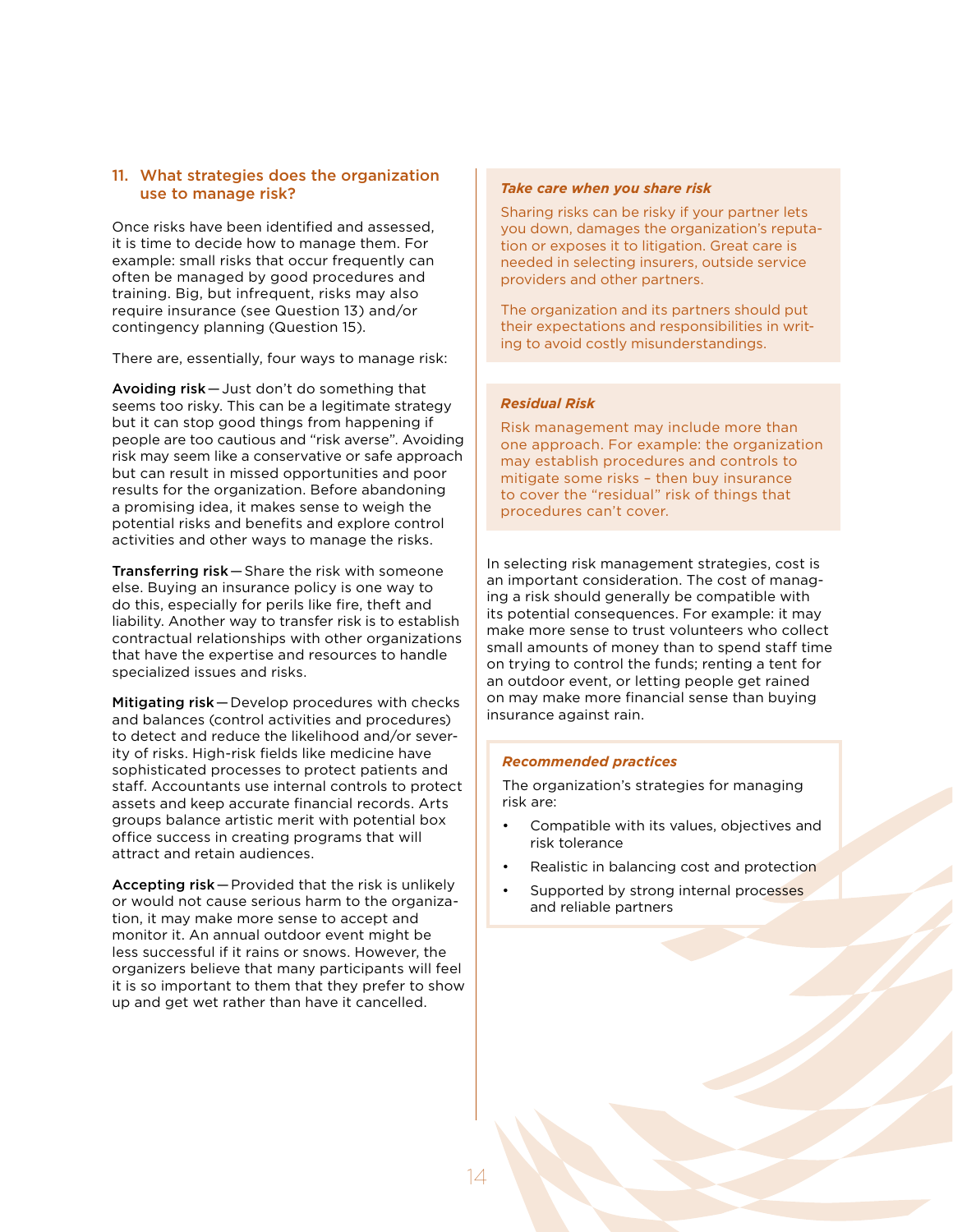

#### 12. What records does the organization keep on its risks?

Identifying and assessing risks and developing strategies and procedures for managing them can be time consuming — particularly when doing it for the first time. Having a good system can save the information in a way that can be quickly and easily updated and provides a strong basis for managing risks.

One way of doing this is to use a "risk register" that contains details of risks, who is responsible for managing them and how they are to be man aged and reported. A register can be a simple worksheet or spreadsheet, or a sophisticated computer software product that records, ana lyzes and provides reports on risk information. For an example of a risk register, see Appendix 2.

It can be valuable to have a record of the decisions that were made in developing items for the risk register and the information on which they were based. This can be done by keeping minutes of the decisions or by adding notes to the risk register.

#### *Recommended practices*

- A senior employee is responsible for the maintenance of the risk register
- The risk register is updated and reviewed at least annually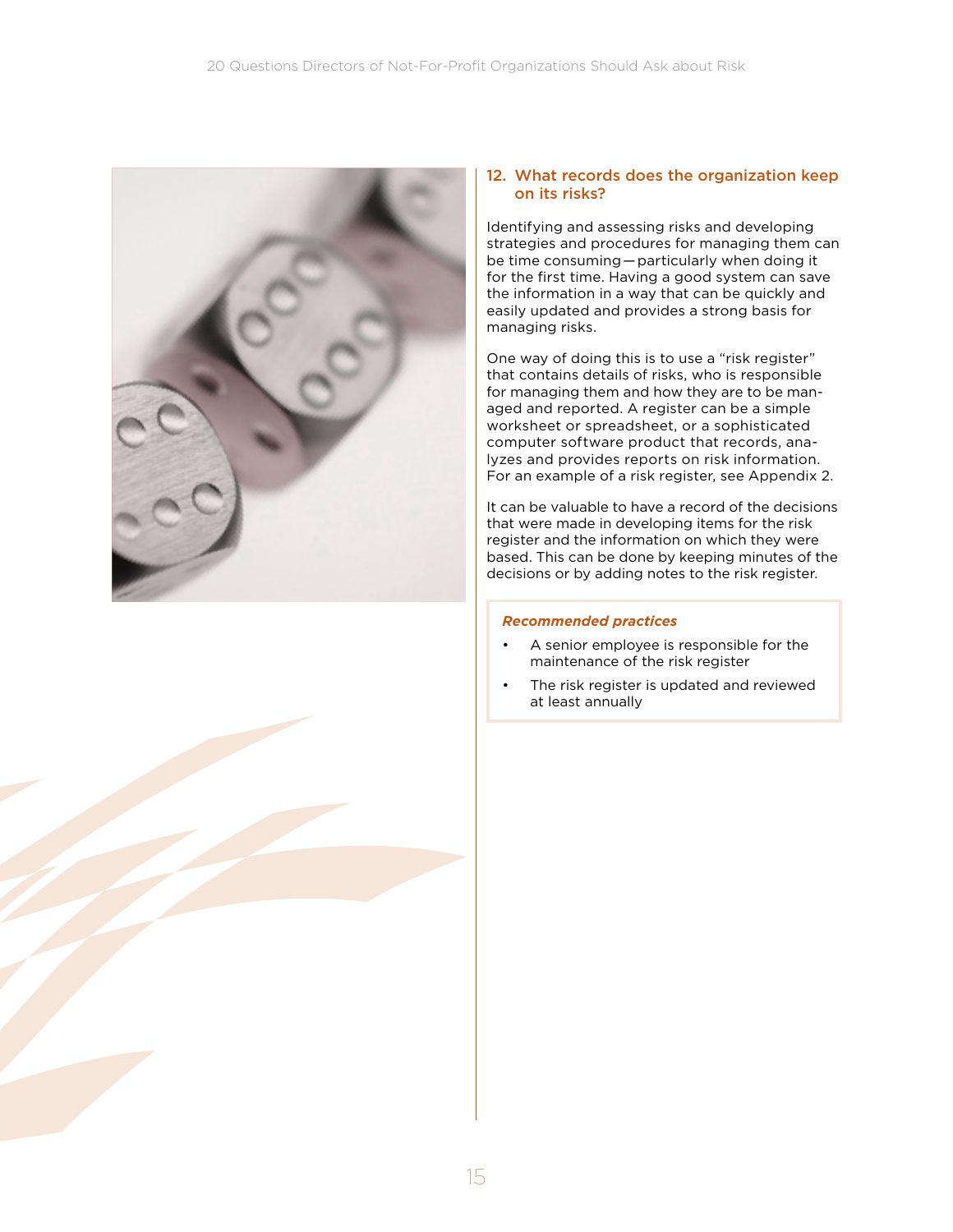#### 13. What is the organization's financial capacity to take on risk?

An organization's capacity to take opportunities, respond to urgent needs and prevent disasters all require it to have the capacity to "finance" risk. Not-for-profit organizations frequently have limited financial resources for funding new proj ects and recovering from unexpected setbacks. There are essentially two ways in which they can strengthen their financial position: maintaining financial reserves, and buying insurance.

Financial reserves — money set aside for specific or general purposes (restricted or unrestricted net as sets) — can provide the funding for new projects, pro grams and other initiatives before they are funded by grants, donations or earned revenues (fees, ticket sales, etc). They can also provide a cushion in cases where, for example, a fund-raising project fails to meet its targets, an anticipated grant is reduced or eliminated, or costs run higher than expected.

#### *Financial Reserves Policy*

The Society effectively budgets its operations on a break-even basis and uses unrestricted excess revenue over expenses to maintain adequate financial reserves and develop its humanitarian programs.

The Society has set aside \$43.5 million in permanent reserves to ensure the capability of operations should there be unexpected events.

Canadian Red Cross: Annual Report, 2007/08

There are, however, many risks that cannot be completely mitigated by security, procedures and other control measures — and that could result in losses that an organization could not absorb from its operating budget or financial reserves. Insurance can provide protection at reasonable cost for some of these risks. It is generally prefer able to have all insurance coordinated by one staff person, working with an experienced insurance broker who is familiar with the risk management needs of not-for-profit organizations and the fields in which the organization is active.

In reviewing insurance coverage, directors should pay particular attention to:

• Adequacy of coverage and policy limits — the amount and extent of coverage should be tailored to the risks the organization faces and the amount it can afford to pay

- Exclusions policies may exclude, or limit, coverage of important perils such as liability for sexual abuse or harassment
- Deductibles increasing the amount the organization must pay towards each claim can reduce the insurance premium but could be costly if there are numerous claims
- Protection of directors some policies cover the organization, its employees and Directors for errors and omissions. This form of coverage may be beneficial for the organization but may not provide adequate protection to directors

FOR MORE INFORMATION, SEE THE cicA PuBlicAtiON *20 Questions Directors shoulD Ask About Directors' AnD officers' inDemnificAtion AnD insurAnce*.

#### *Be prepared for claims*

Records and broker contact information should be accessible in case a claim occurs when the staff person coordinating and responsible is on vacation or out of the office.

Appendix 3 describes the kinds of insurance policies that are available for not-for-profit organizations.

#### *Recommended practices*

- The organization has policies for setting and spending financial reserves, and maintaining them at an appropriate level
- The organization's insurance programs are an integral part of the risk management program
- The organization makes use of knowledgeable and experienced professionals when buving insurance
- The board reviews the scope of the insurance program and adequacy of coverage limits for the organization and for directors, officers, staff and volunteers
- The board approves an investment policy when there are material funds on hand (e.g. during a building campaign) stipulating the quality of investments and the risk profile that is desired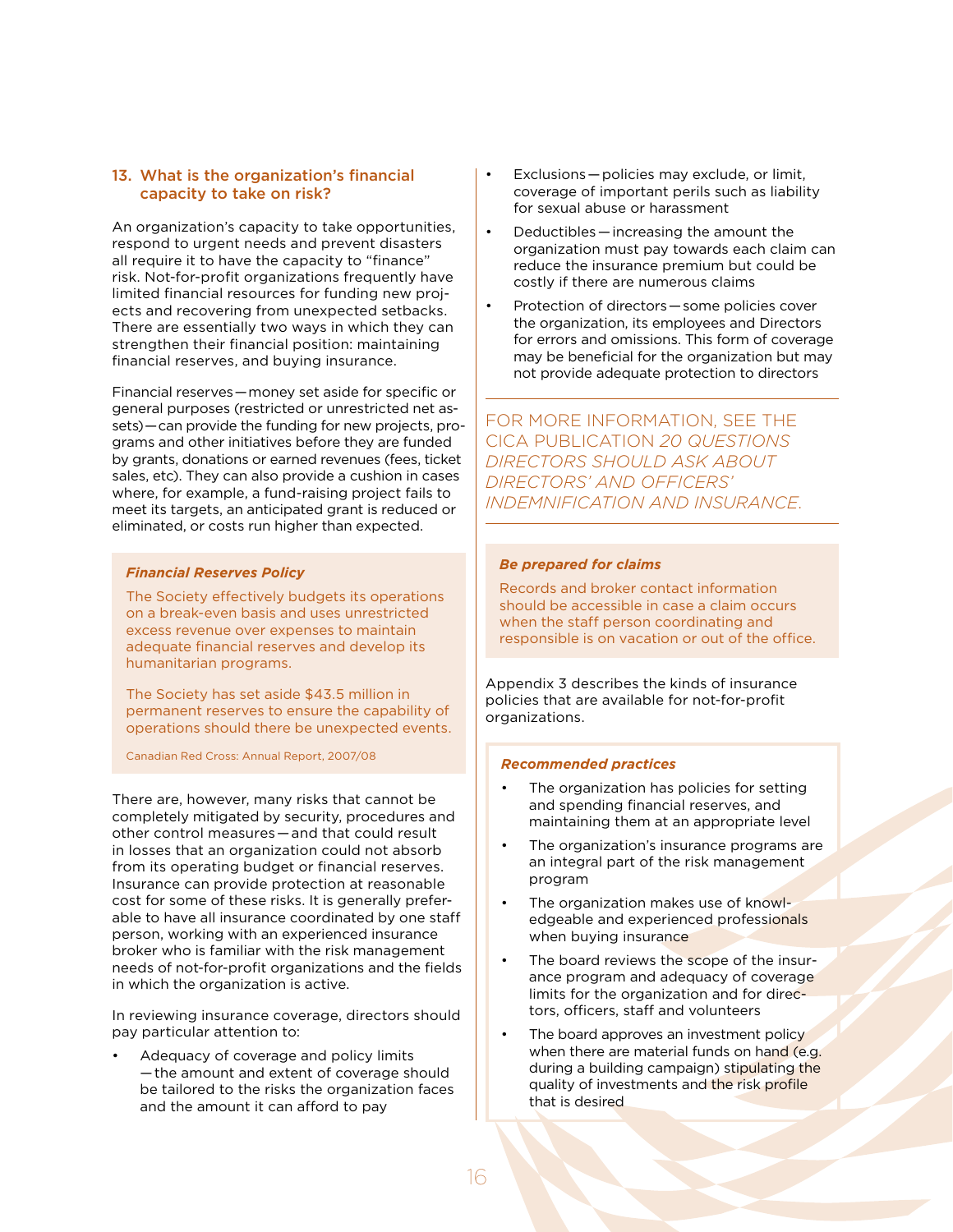#### 14. How are the board's expectations for risk management coordinated across the organization and communicated to staff and volunteers?

Every department and committee in an organiza tion has — or should have — some degree of "risk ownership". In most cases, staff and volunteers are responsible for the risks directly related to their day-to-day activities. There may also be specialists who handle specific aspects of risk such as insurance, credit and environment. All the risk management activities should be coordinated so that no major risk is overlooked. In larger organizations, this can be accomplished by designating a risk manager or other senior staff person to be responsible for coordinating risk management across the organization. In smaller organizations, the Executive Director may need to assume responsibility for risk management. The individual responsible for risk management maintains the risk management process and advises and collaborates with senior staff mem bers on risk issues.

#### *Risk Awareness*

- If I don't follow procedures, someone might get hurt
- If I'm rude to a customer, I could damage the organization's reputation
- If I cannot resolve a customer complaint myself, I should promptly refer it to someone who can
- If I see something that looks wrong, I should talk about it to my supervisor

When people know what they are expected to do and understand how to recognize and respond to risks, problems are less likely to occur — and easier to resolve. People also need to know and understand the risks that affect other departments and the organization as a whole, and the consequences of their own actions for others. This requires management to provide training and guidance to staff and volunteers as well as written policies, procedures and job descriptions. The goal should be to create a "risk-aware culture" in which people are encouraged to take appropriate action to manage risks or report them to others.

Organizations that have structured volunteer pro grams that are led or coordinated by experienced staff or volunteers can include risk awareness in their training programs and procedures. Those with less formal ways of involving volunteers need to carefully assess the risks and decide how to address them. This may require considerable tact and diplomacy, particularly when approaching long-time volunteers who are not used to being told what to do.

#### *Recommended practices*

The organization has:

- A risk manager or other senior staff per son who is responsible for coordinating risk management across the organization
- A program of communication and training on risk that includes creating awareness of risk, promoting a risk-aware culture, and providing guidelines on policies and procedures for managing specific risks to staff and volunteers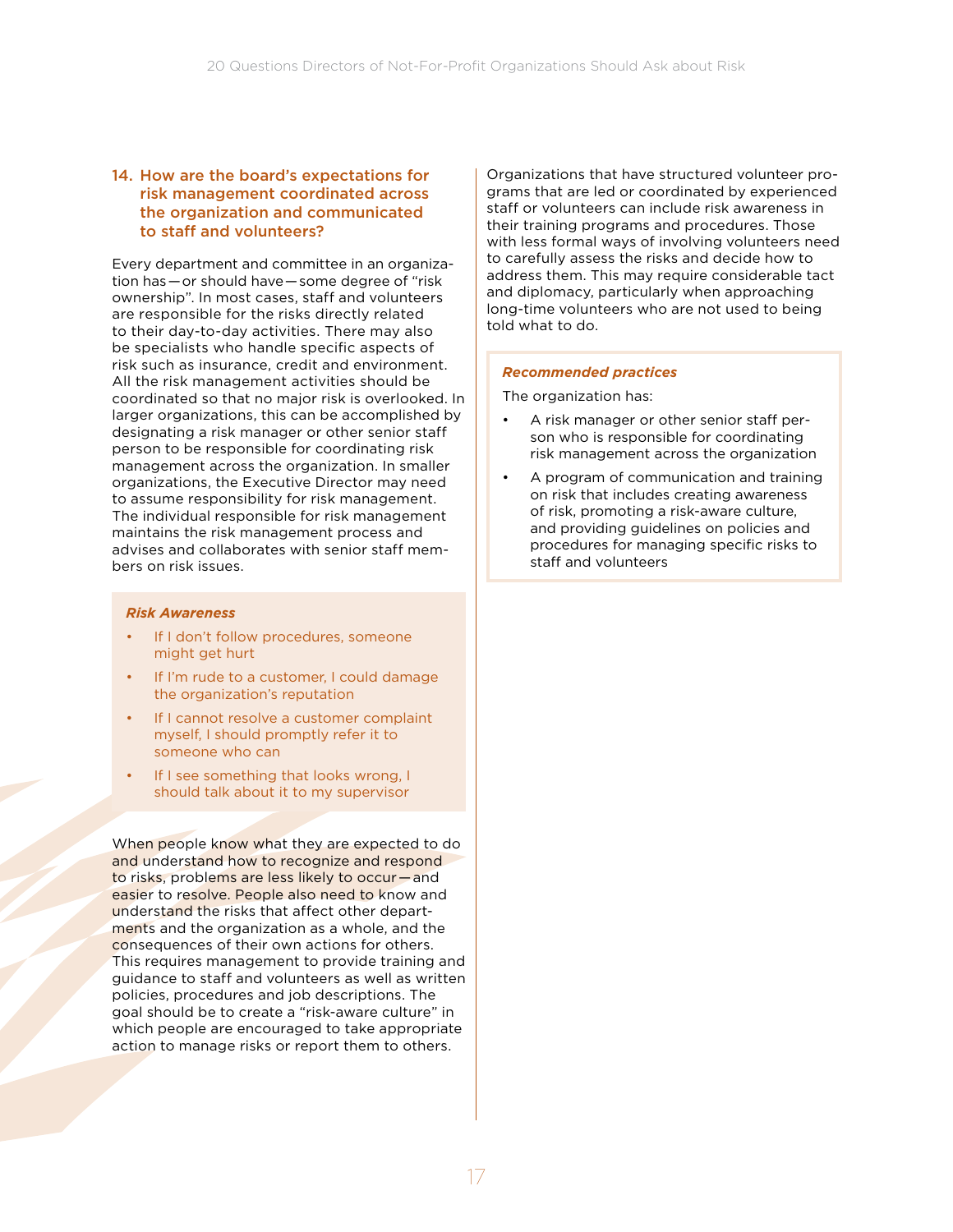#### 15. What plans does the organization have for responding to crises?

Even the best-run organizations will experience crises from time to time. Most of these can be described as "operational incidents" — the dayto-day, minor crises of running the organization and serving individual customers. With good management, these can be avoided or promptly resolved by staff and volunteers. Directors are not normally involved in operational incidents unless they are symptoms of problems in executive performance or strategic planning.

A more serious situation is the "potential crisis" — a problem that grows larger over time and becomes critical if it is not addressed. Boards should pay close attention to potential crises and insist on plans and action to resolve them. This is not always easy. It is tempting to deny the threat and to procrastinate.

A third category is the "sudden crisis" — an event that occurs unexpectedly and has a major effect on the organization. Sudden crises include natural disasters, sabotage and outages of vital services such as power, water or computers. They may also result when operational incidents are mismanaged or when a neglected potential crisis becomes a real crisis.

#### *Do we have a crisis?*

Recognizing that there is a crisis or an impend ing/evolving crisis is often the most difficult aspect of crisis management. One approach is to apply a "litmus test." The following ques tions are from *Crisis Management: Planning for the Inevitable* by Steven Fink.

- 1. Is there a good chance that this situation will, if left unattended, escalate in intensity?
- 2. Might the situation foster unwanted attention by outsiders, such as the news media or some regulatory agency?
- 3. Is it likely that the situation might interfere with normal business operations in some manner?
- 4. Could it make you look bad or cause people (the public at large, or investors) to lose confidence?
- 5. How is it going to affect your bottom line?

This test can apply to any kind of crisis.

Sudden crises call for prompt, decisive action, effective communication and teamwork between the Executive Director and board. They also call for leadership, discipline, calmness, and sound judgment. The board should ensure that the organization has a commonly understood approach to crisis management and plans for business continuity. Board members need to know what to look for and make sure it happens. Anything less can make the crisis worse.

FOR MORe iNFORMAtiON, See the cicA PuBlicAtiON *20 Questions Directors shoulD Ask About crisis mAnAgement*

Being prepared for a sudden crisis involves more than the capacity to manage the crisis itself, it means having the resources and resilience to continue operations. Organizations that have survived crises were best able to recover if they:

- Had a well-tested Business Continuity Plan
- Had a leader who could rise to the occasion and take prompt, decisive action to deal with the immediate crisis
- Communicated promptly and frankly with staff, customers, suppliers, other important stakeholders and the news media
- Demonstrated practical compassion for the injured, frightened and bereaved
- Were prepared for the mundane and predict able problems of business continuity: alterna tive computer and communication systems, off-site back up of vital records, contact information and more
- Had the financial and other resources to absorb the effects of the crisis and return to normal — strong balance sheets, positive cash flow and good cost control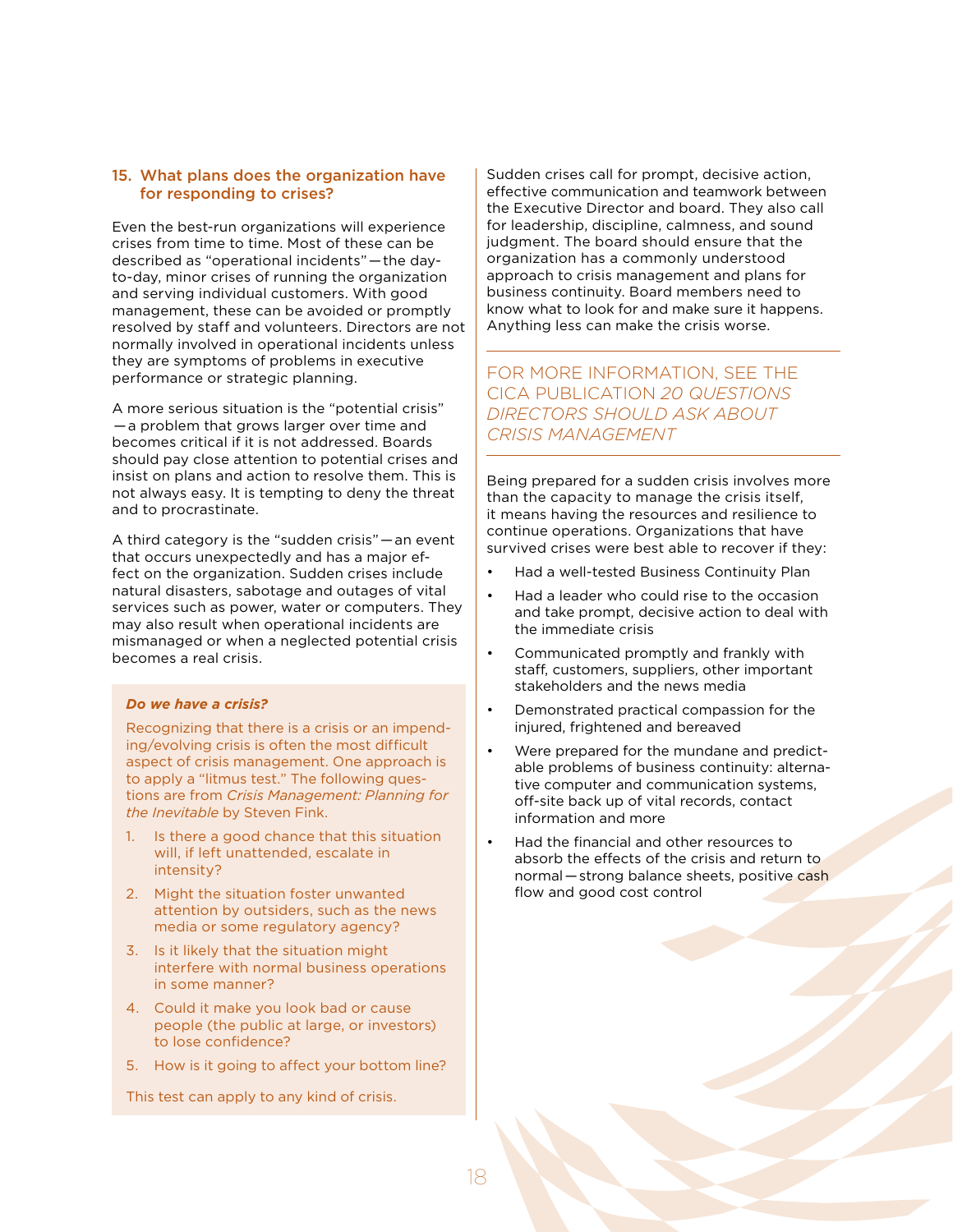Appendix 4 has more information on crisis and business continuity planning.

#### *Recommended practices*

- The organization has a board-approved Business Continuity Plan which is regularly tested
- The board's agenda planning includes regularly scheduled briefings to the board or designated committees on the orga nization's preparedness for foreseeable emergencies, such as the sudden death or incapacity of the Executive Director, major fire, facility failure, natural disasters, disease outbreaks (e.g. SARS) and terrorism
- The organization has a board-approved crisis management plan including escala tion and communication protocols

#### *Crisis response*

Effective crisis response happens when:

- There's a written plan that describes what to do in a crisis
- Employees are trained in the use of the plan
- The plan is always available and accessible in print and electronic format
- The plan is regularly tested under realistic conditions
- Employees are empowered to act on their own initiative in times of crisis

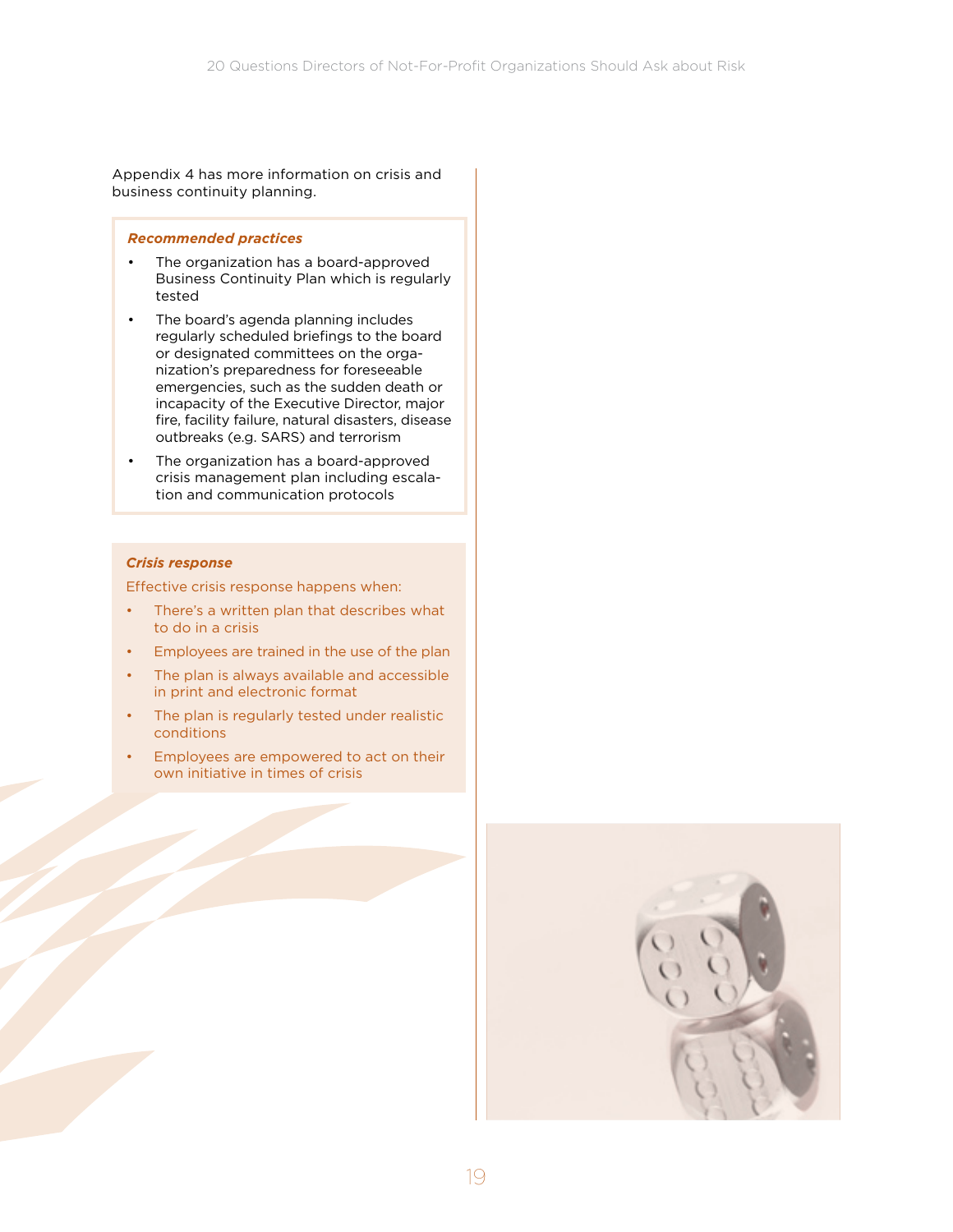# Monitoring and Learning

Ignorance may be bliss, but not when it comes to risk management. The sooner you know about a problem, the better are your chances of resolving it before it gets out of hand. That's why effective organizations have systems for collecting, ana lyzing and reporting information they can use to take corrective action. They also take the time to learn from their experiences and grow stronger.

The diversity and uncertainty of risk make it impossible to have only one definitive risk mea surement that can be monitored. Monitoring and learning from risk involves questions such as:

- Are we achieving the results we planned?
- Are we monitoring and learning from control breakdowns and losses?
- What are we doing about the major risks we have identified?
- Do we have the necessary guidelines or poli cies and procedures?
- Do they work or will they?
- How well are we doing in managing risk?
- Are "near misses" recorded, tracked and used for learning?

The specific questions will depend on the organi zation. The answers will come from the processes for measuring, monitoring, and reporting risk.

This section describes techniques for developing and using information to manage risk and to learn from risk-related events.

#### *Performance Monitoring*

The CICA's success in achieving its vision, strategy, and priority commitments is assessed on the basis of several primary indicators and is reported on annually to the CICA board of Directors.

Deliverables — monitoring to confirm that they are completed on time, within budget and at the highest quality

Stakeholder satisfaction — formal and informal surveys of members, volunteers, partners and external stakeholders

Work environment — employee surveys, analy sis of staff turnover statistics and investment in training

Canadian Institute of Chartered Accountants Annual Report 2007/08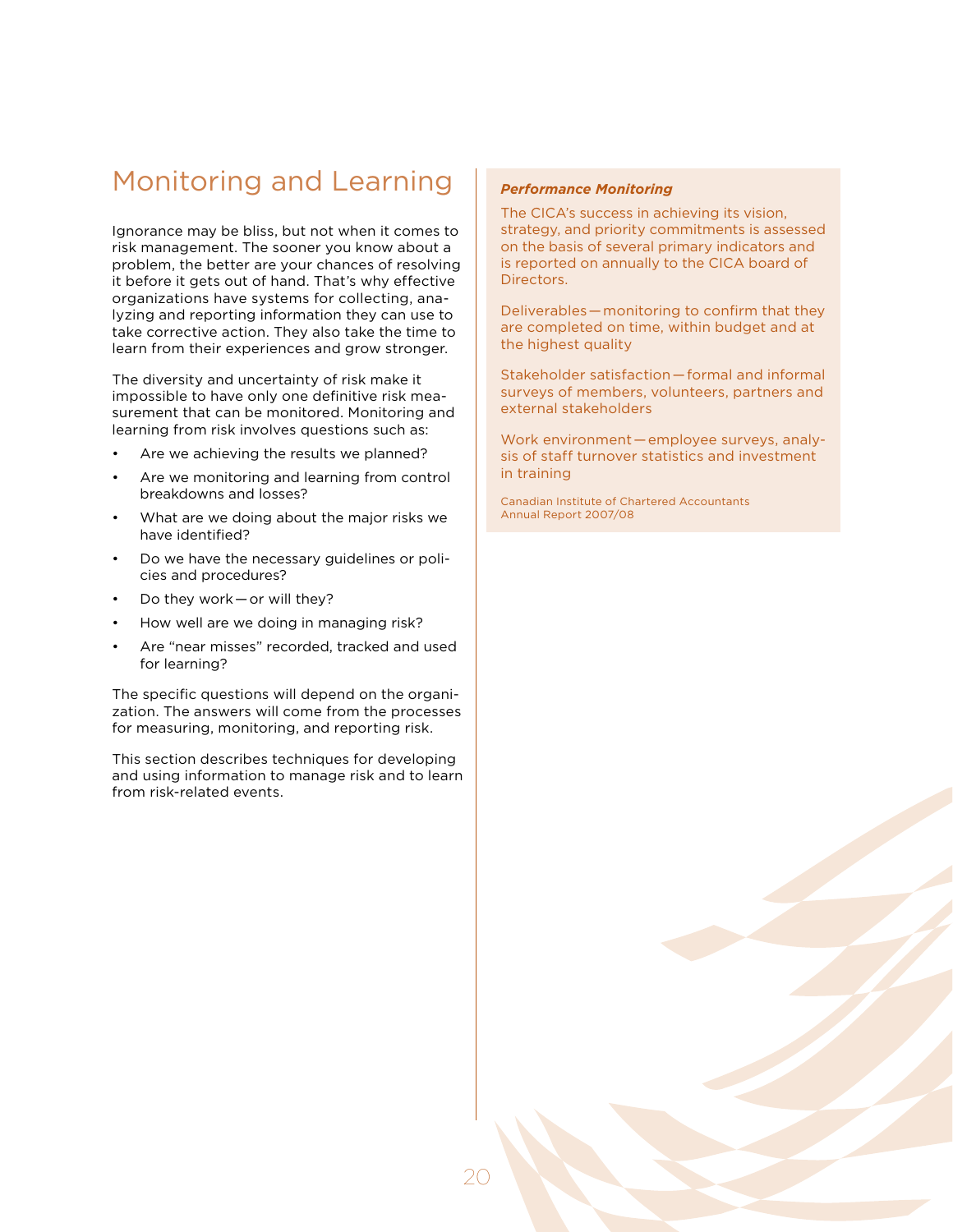

#### 16. How does the organization's performance compare with its plan and budgets?

When things start going wrong, there are often warning signs — costs get out of control, expected income doesn't come in, plans and projects slip behind schedule, etc. Many of these signals can be picked up by monitoring the organization's key performance indicators or drivers against plans and budgets.

As part of its reporting to the board, staff should provide regular information on the status of plans and budgets. Staff should monitor the differences (variances) in financial and non-financial (e.g. people served, satisfaction ratings, etc.) indicators between actual results and board-approved plans and budgets. When the variances are significant, staff should bring them to the attention of the board and describe what they will do to get things back on track. This may require further board approval if plans and budgets need major revision.

#### *Recommended practices*

The board receives regular reports on:

- Performance against board-approved strategies and plans
- Variances from plan and budget
- Results of periodic testing of crisis plans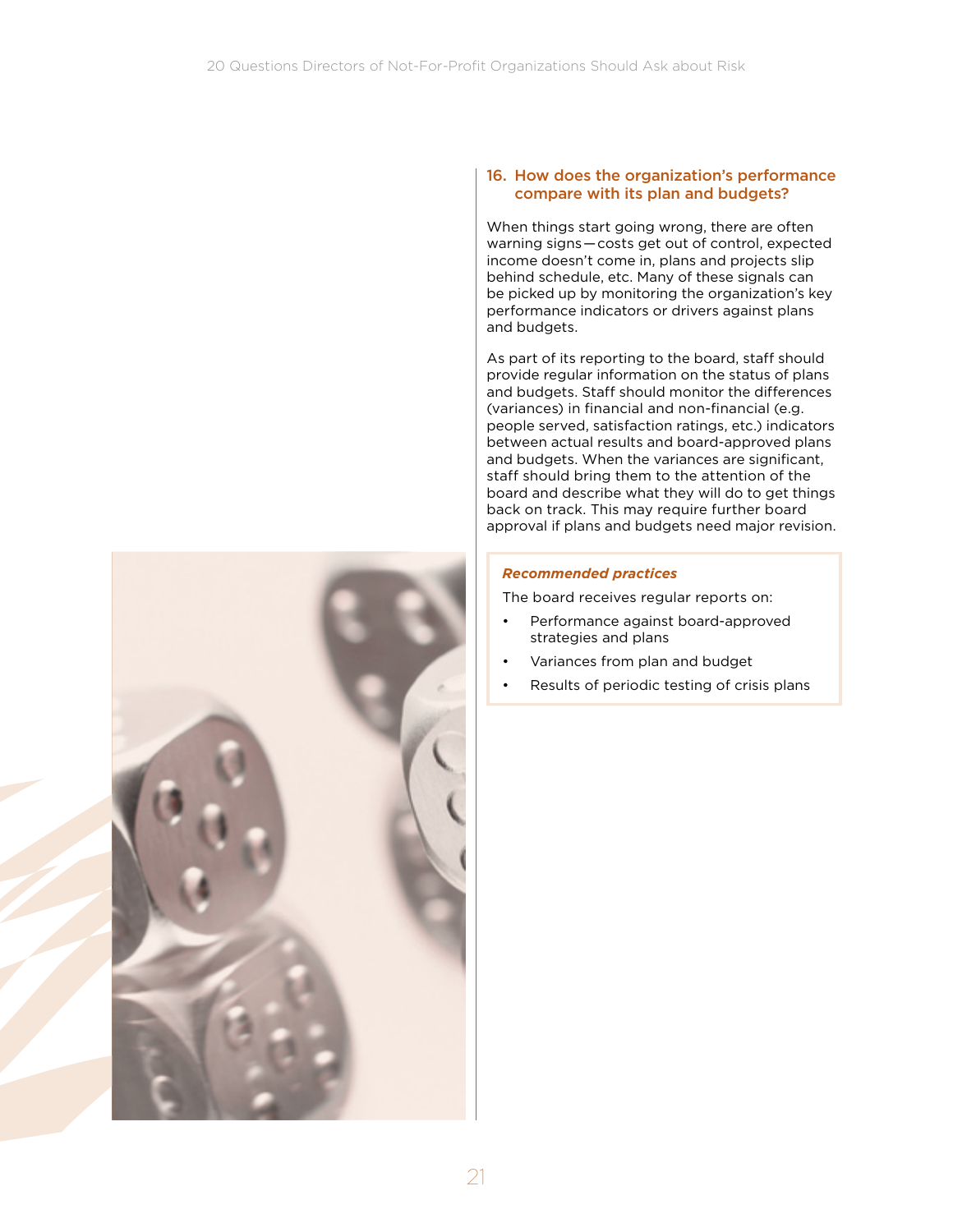#### 17. What is the status of the risks facing the organization?

When boards approve strategic and operating plans, they do so on the basis of assumptions about factors, both within the organization and in the external world, that can change at any time and significantly affect the risks facing the organization and its plans.

Comparing performance against plans to detect problems and manage risks is a useful technique, but one that reacts to problems that have already happened. It is important, in addition, to review the planning assumptions and the status of major risks to identify trends and warning signals before they cause problems. The board should expect staff to report:

- What is happening
- How it might affect the organization
- How staff plan to respond

Some factors are relatively easy to monitor — currency exchange rates, commodity prices, interest rates, etc. Others, such as political, regu latory and social trends are harder to quantify and assess. In either case, it may be difficult to predict the consequences. Even if the information is incomplete or partial, it can stimulate valuable discussion and reduce the risk of complacency and inaction.

#### *Recommended practices*

Staff report to the board regularly on:

- The status of major risks including current exposure and effectiveness of risk man agement techniques
- How the strategic environment is changing, what new risks and opportunities are appearing, how they are being managed and what, if any, modifications in strategic direction should be adopted
- Progress on closing major gaps in risk management capabilities
- Reviews of compliance with risk tolerance policy limits
- Breaches of the Code of Conduct
- Litigation against the organization
- Formal and potential complaints against the organization, e.g. harassment allega tions, human rights complaints, labour board investigations
- New and potential crises
- The status of any crises that are currently being managed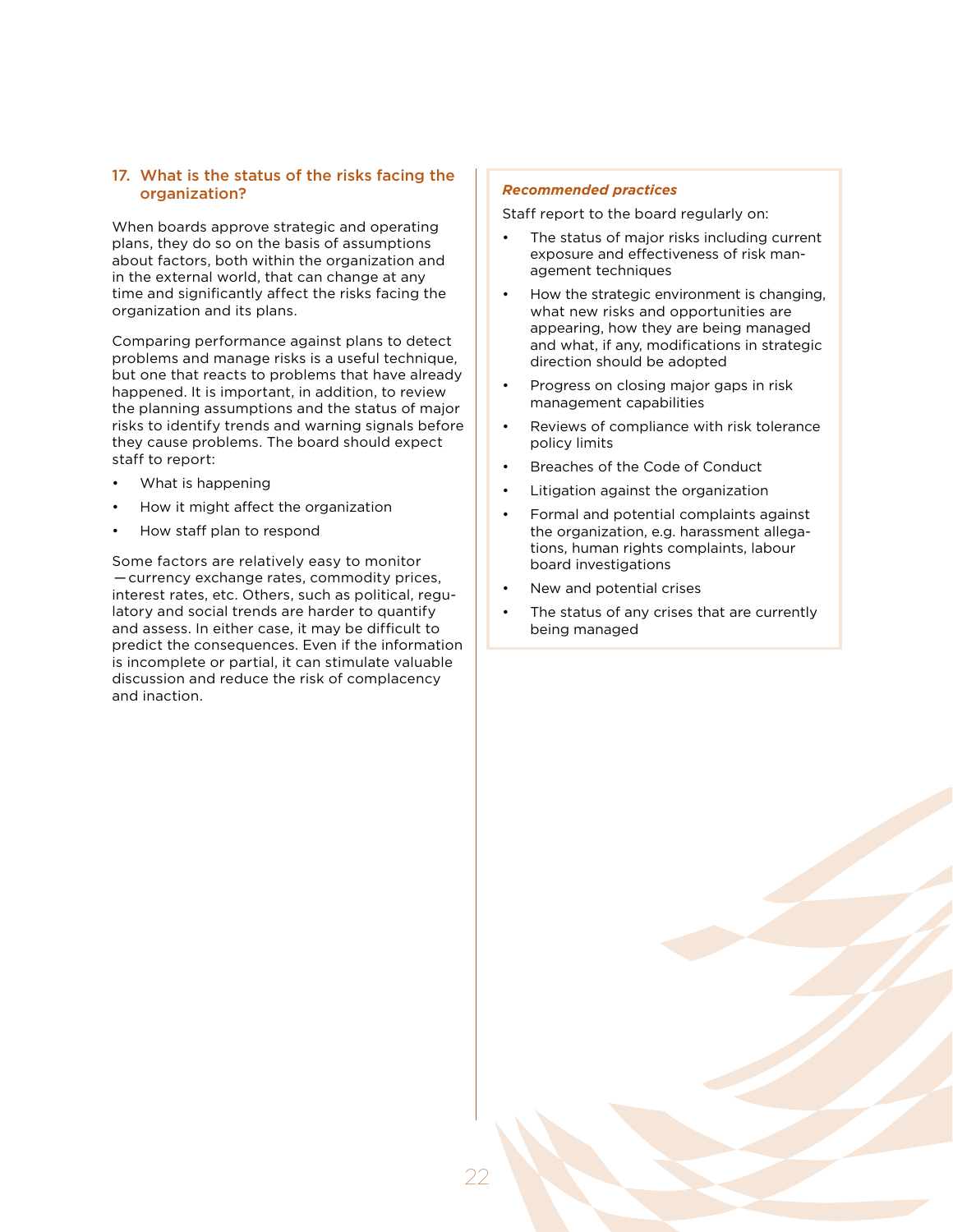### 18. How can the board be sure that the information it gets on risk from management is accurate and reliable?

Boards generally have a close relationship with the Executive Director who attends board and some committee meetings to provide most of the information and answer most of the ques tions. The result can be that the board receives information that supports the Executive Director's viewpoint and, at worst, could be slanted or misleading. To get a broader perspective on the organization and its risks, the board should ar range to meet and hear from a number of sources in addition to the Executive Director.

This can be a sensitive area. Boards should be alert to the risks when the Executive Director is the only source of information to the board and be concerned when an Executive Director un reasonably restricts board access to senior staff. Effective Executive Directors usually look for opportunities to develop senior staff by encour aging them to make presentations and answer questions at board meetings, and to talk freely to board members at other times.

#### *Does this make sense?*

Experienced board members listen carefully to reports from staff. They are not afraid to ask questions if they don't understand what they are hearing or if it doesn't make sense to them. They persist until they are satisfied. They may ask that the board discuss their concerns without staff present, or take up the matter with the Chair after the meeting.

Regardless of the source, board members should demonstrate healthy skepticism and ask them selves if the information they get is consistent and rings true. In larger organizations, the board may periodically request a formal review and report on the effectiveness of the risk management pro cess from an objective and independent source outside of senior management (e.g. internal audit, external auditor, consultant, etc.).

The board should also be informed of concerns reported by whistle-blowers and the action taken or proposed by staff (see Question 2).

#### *Recommended practices*

- The board gets information from a crosssection of knowledgeable and reliable sources in addition to the Executive Director, such as senior staff, auditors and external advisors
- The board receives reports on concerns expressed by whistle-blowers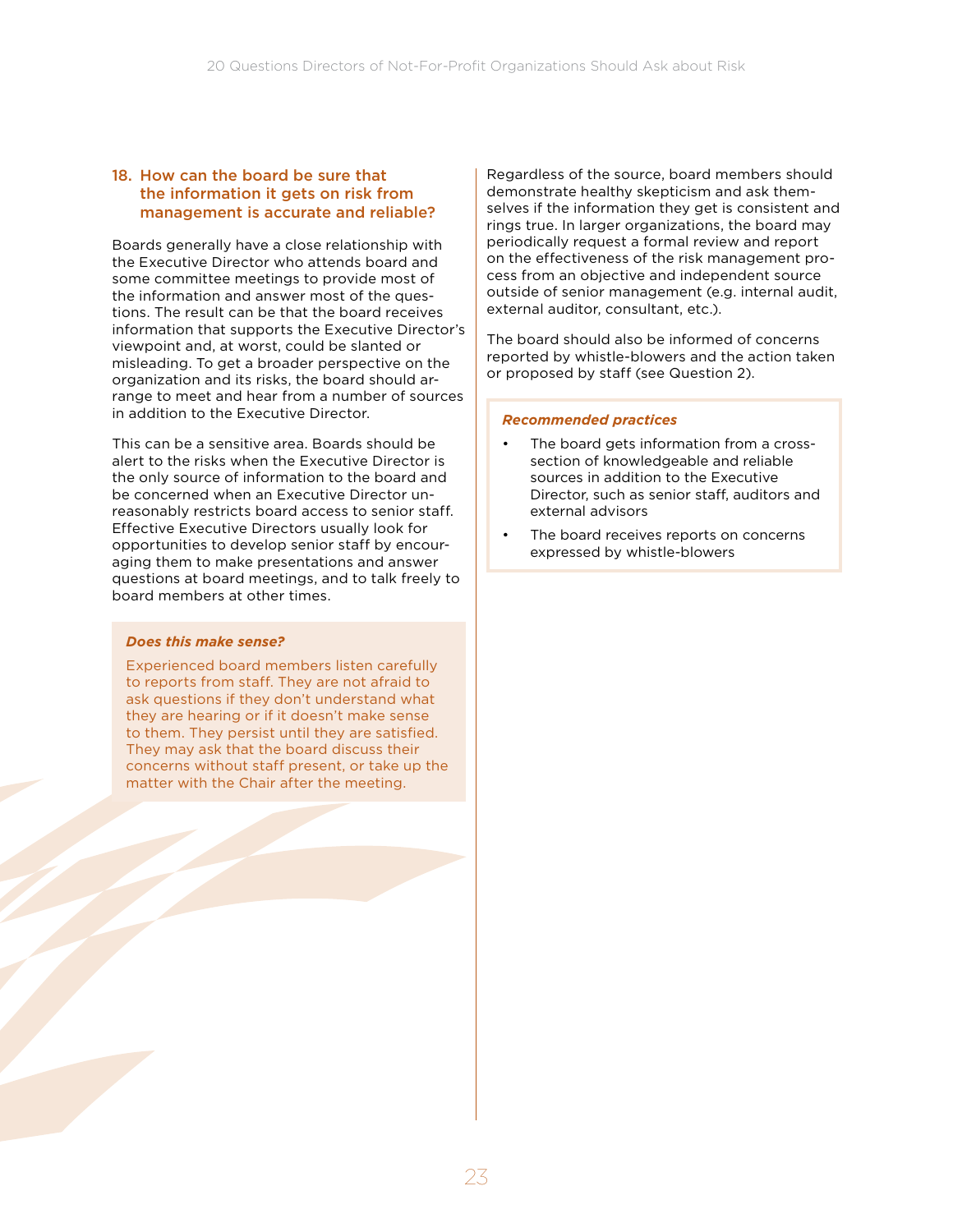#### 19. What has the organization learned from its experiences with risk?

Organizations that review and analyze their response to crises, problems and successes can profit from their experience if they take advan tage of the opportunities for improvement. This is a particularly important factor in building and maintaining an organization's reputation. Making mistakes can be understandable and forgivable. Failing to learn from them is not.

When things go wrong it's usually a combination of factors — human error, poor communication, inadequate inspection and maintenance, and more. An after-the-fact review can help diagnose underlying causes and suggest solutions that could reduce the risk of similar problems in the future. This usually works best when the focus of the review is on problem-solving rather than fault-finding.

#### *Recommended practices*

The organization:

- Promptly reviews the most significant lessons learned from each major event, surprise and disaster and how it has responded to these findings
- Takes action to improve the handling of similar events in the future
- Has effective knowledge transfer process es so that significant findings and lessons learned (both positive and negative) can be transferred quickly and effectively across the organization

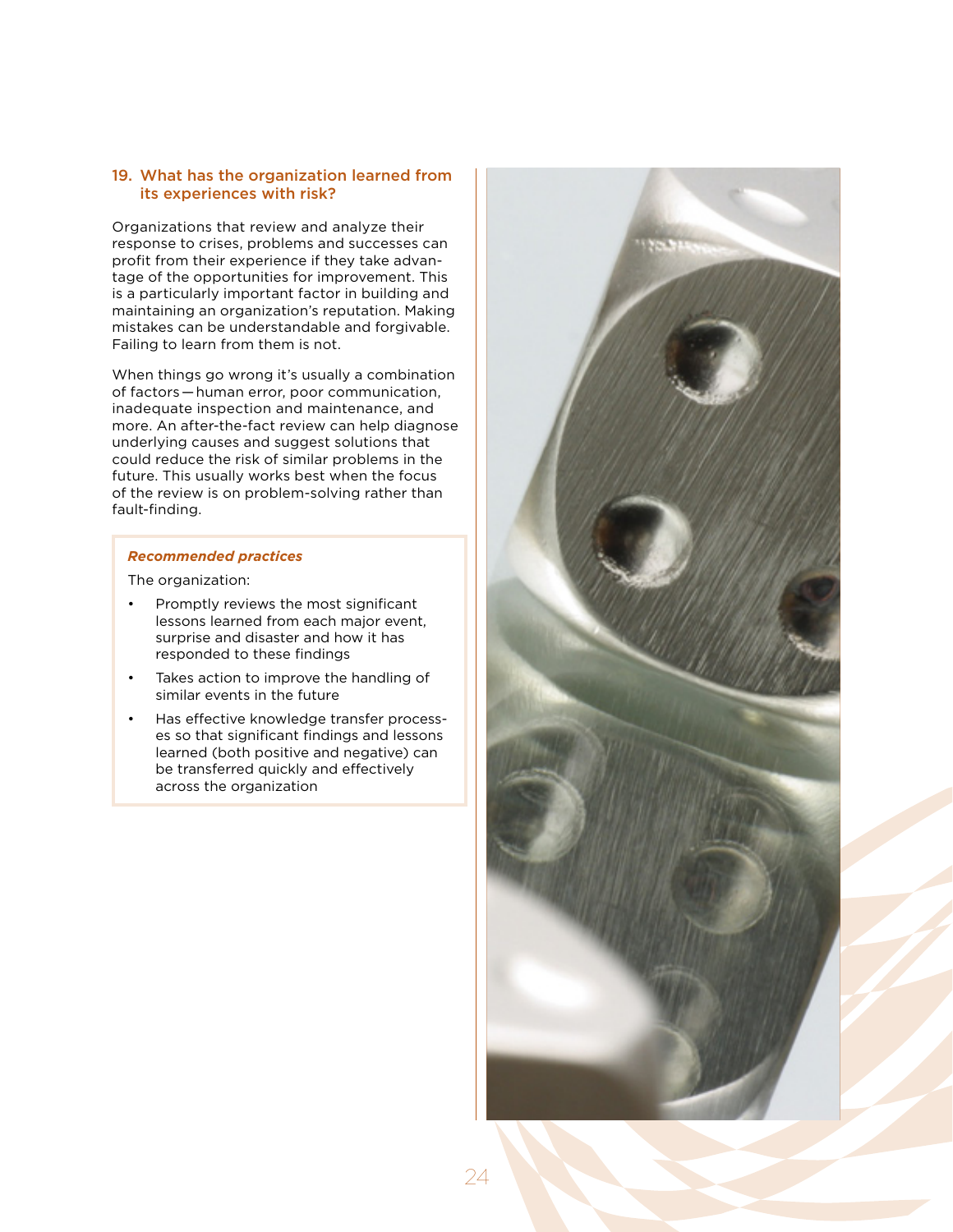### 20. What does the board do to assess its effectiveness in overseeing risk?

The board's responsibility for overseeing risk includes assessing how well the board and its committees perform. This can be done as part of a regular (preferably annual) governance assess ment and after a serious crisis or event in which the board was, or should have been, involved.

The annual assessment would be based on the points raised in this document and consider, in particular:

- Does the board champion and support risk management?
- Does the board support the Code of Conduct and lead by example?
- Does the board have members with the knowledge and experience to manage risk?
- Do the board members receive orientation and updates on risk issues?
- Does the board agenda provide for regular reporting and discussion of risk issues?
- Are the board and its committees effectively organized to oversee risk management?
- Does the board make use of opportunities to integrate risk management with other board processes, such as strategic planning, business planning, annual budget reviews, new program approval, etc?

A post-crisis review might include considering:

- Did the board stay calm, get accurate information and assess the situation?
- Was the board's involvement timely and appropriate?
- Did the board recognize and reconcile dissenting views expressed by directors?
- Did the board stay on top of the situation?
- Was the board helpful to the Executive Director?
- Did staff conduct a thorough post-crisis review and report on it to the board?
- Did the crisis reveal any weaknesses in strategic planning, risk identification and risk management processes?
- How might the directors apply what they learned to improve the way the board functions and relates to the Executive Director?
- How can the board turn this crisis into an opportunity?

#### *Recommended practices*

- The board has a program for assessing how effective it has been in meeting its responsibilities for the oversight of risk
- The board conducts post-crisis reviews of the effectiveness of its response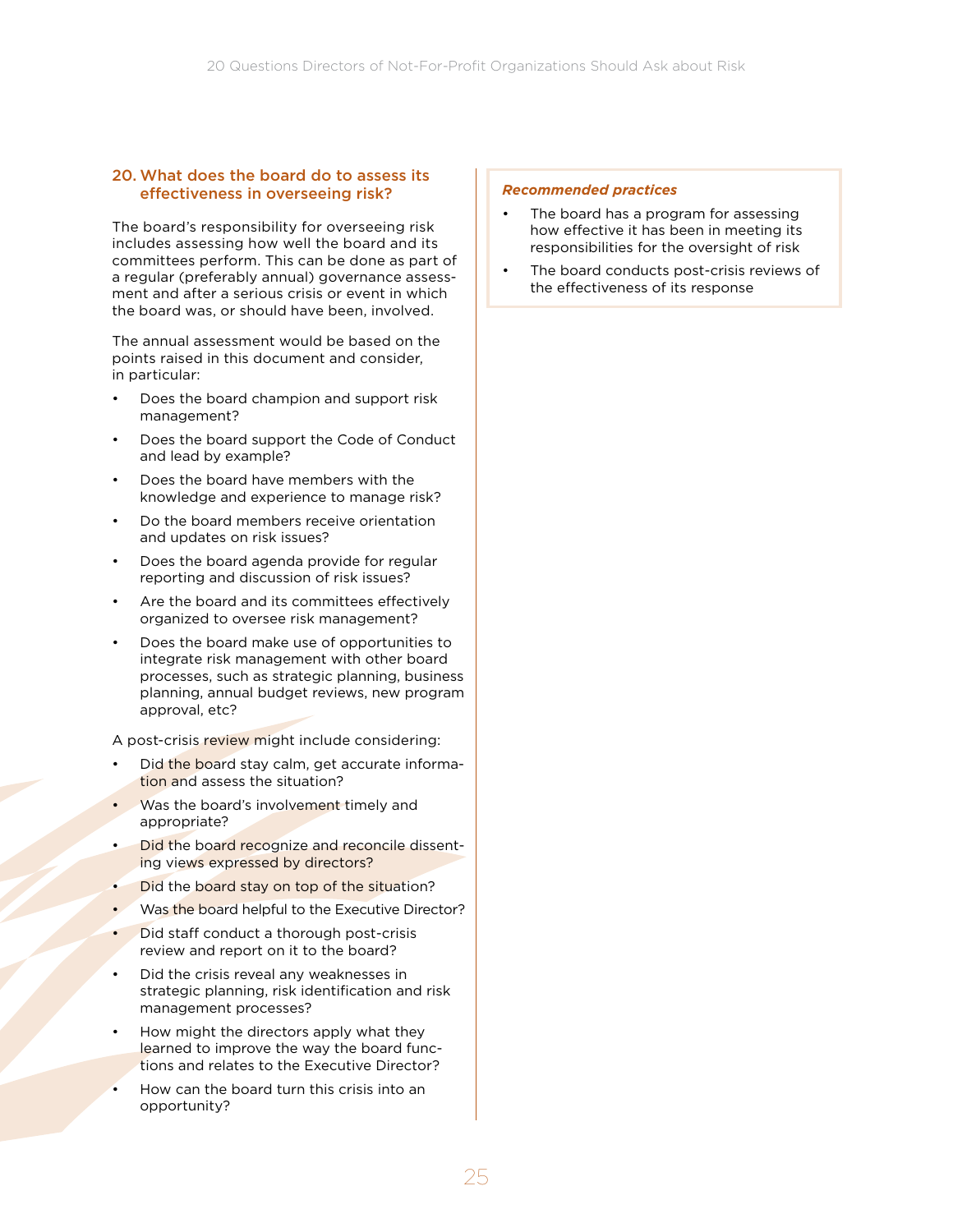# Conclusion

Managing risk is an integral part of good gover nance. It is a consideration in everything a board, staff and volunteers do and the reason for estab lishing a risk-aware culture in an organization.

Risk management does not necessarily imply risk aversion. Rather, organizations should balance opportunities and threats to achieve objectives in a way that is compatible with their values and tolerance for risk. Successful risk management can seem boring - it's largely a matter of following good practices and procedures, and constant attention to detail. Failures in risk management can be more interesting, but also painful and expensive.

An effective board has members who knowl edgeably promote the benefits of opportunities, members who wisely warn of threats, strong policies and procedures, and a chair who can guide the board in making sound decisions and overseeing management in the successful execu tion of strategies.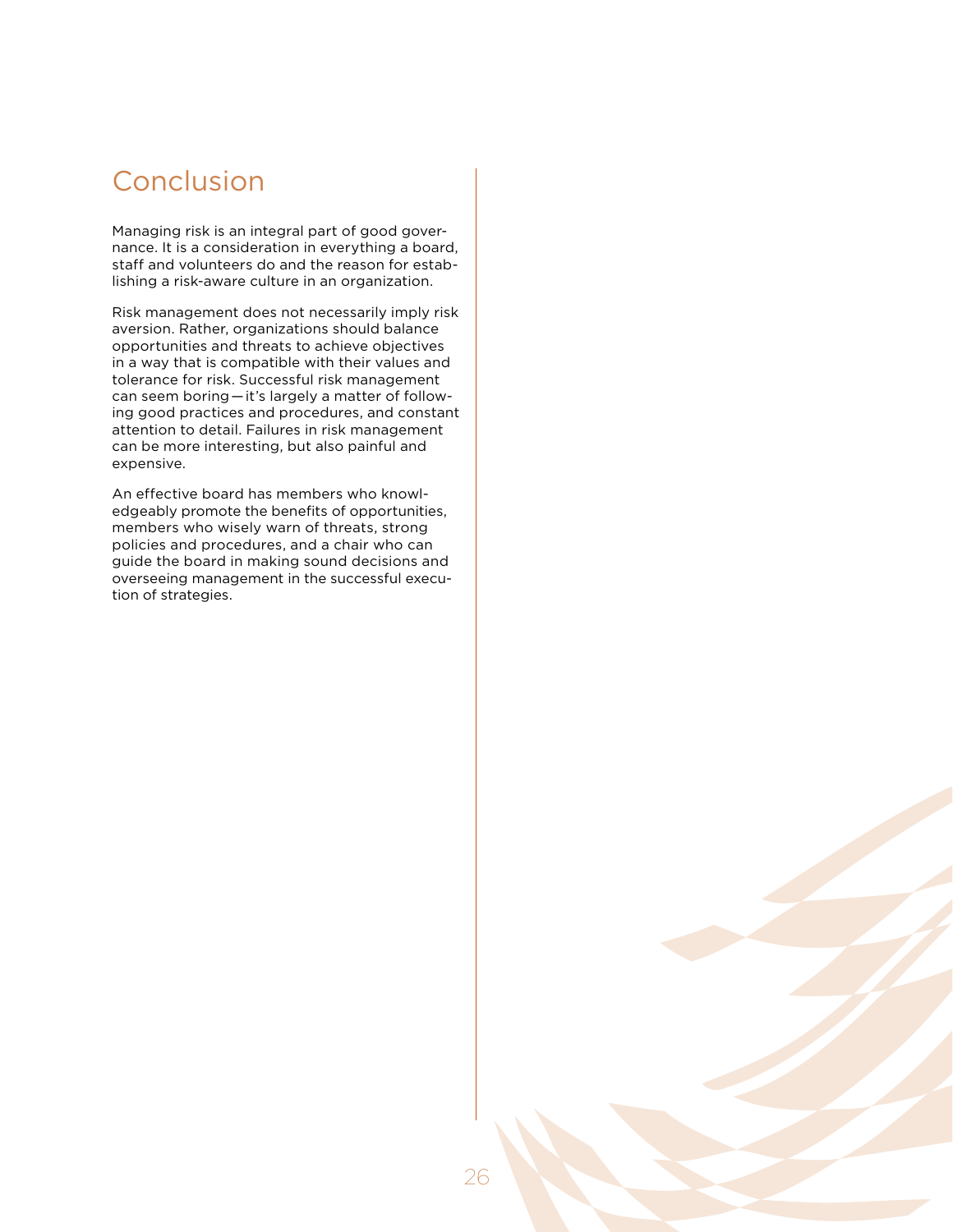# Appendix 1

# A cOMPARiSON OF cORPORAte AND NOt-FOR-PROFit gOveRNANce.3

Corporate directors and others with business experience who become members of not-for-profit boards often experience culture shock in their new roles. Some of this is due to basic differences between the corporate and not-for-profit sectors — particularly the profit motive — but there are other significant factors including the size, sophistication and maturity of the organization and the field in which it operates. It would be nice to have a simple comparative chart that compares and contrasts governance in the two sectors. Unfortunately things are not that straightforward. The following obser vations on governance and operations may help newcomers from the corporate world to adapt to their roles as members of not-for-profit boards.

### GOVERNANCE

Fundamentally governance is governance — there is no substantive difference in good governance between the corporate and not-for-profit sectors. This document is modeled after one written for corporate directors<sup>4</sup> and the scope is essentially identical. Many not-for-profit organizations have governance practices that equal the best in the corporate sector.

There is more variation in governance within a sector (business or not-for-profit) than there is between sectors. A director of a large public company would probably feel more at home on the board of a large not-for-profit than on the board of a small, start up business.

The directors of not-for-profit organizations, unlike their corporate counterparts, are not paid for their services and may be expected to cover out-of-pocket expenses and make donations. Experience shows that volunteer board members are no less seriously committed to the vision, mission and goals of their organizations than corporate directors. They work hard, believe in what they are doing and make a large contribution to its success — just like their business counterparts.

The underlying principles for nominating directors are essentially the same for both corporations and not-for-profits. In both cases the nomination process involves identifying the organization's needs -especially the strategic ones - and matching them to the skills and experience of prospective candidates. In practice, not-for-profits tend to be more open to diversity and to accept promising nominees with limited or no board experience.

Corporate boards have been shrinking in size and frequently have fewer than ten members. Boards of not-for-profits are often larger to accommodate representation from a range of stakeholders - but the value of this is being questioned.

This material is based on CICA's 20 Questions Directors of Not-for-profit Organizations Should Ask about Governance.

<sup>4</sup> cicA's *20 Questions Directors should Ask about risk*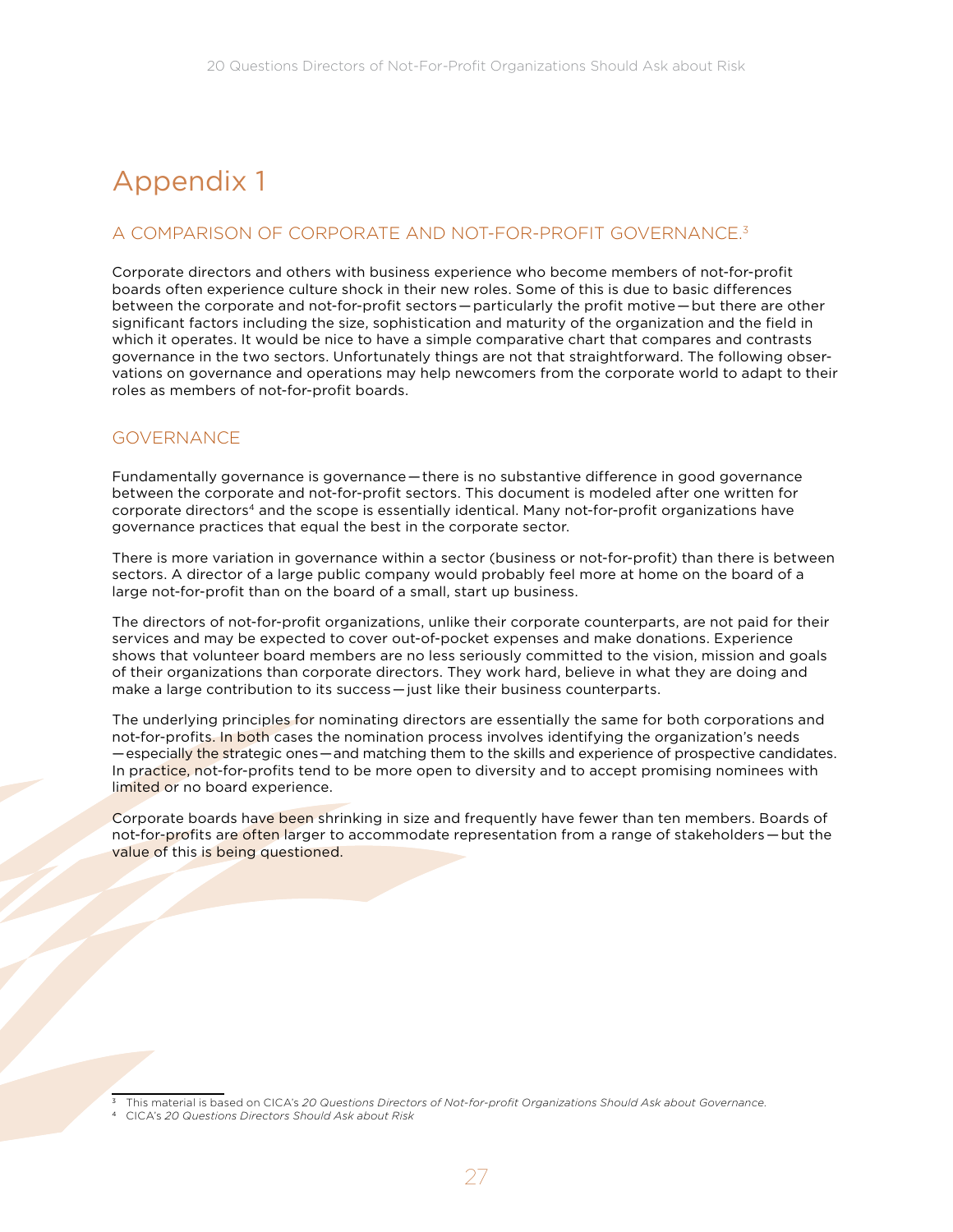### **OPERATIONS**

Corporate directors are seldom expected to participate in operating activities — the "two hats" chal lenge for not-for-profit directors. They may, however, be expected to provide active assistance in their fields of expertise — particularly in raising capital — which could affect their governance objectivity.

Not-for-profit organizations, unlike for-profit businesses, frequently benefit from the contribution of time, ideas and expertise by volunteers. With no pay cheque or service contract, volunteers get much of their reward from a sense of achievement and contribution to the organization. These are important factors for paid workers but essential for volunteers who may quit if they do not feel valued or respected. Organizations that dedicate significant time and skilled effort to motivating and manag ing their volunteers, like those that have good human resource practices, are generally rewarded with dedicated and loyal service.

There is almost as much variation in the pay and working conditions of employees of not-for-profit sector as there is in corporations. Some not-for-profits have highly-paid professional staff and incen tive-based compensation, others provide minimal pay and benefits — just as in the business world.

Many not-for-profits are quite entrepreneurial — this is increasingly the case as government support is reduced or matched to funds raised or earned by the organizations. Like companies, they use business techniques to improve their marketing, service delivery and customer service. On the other hand, businesses are becoming aware of the importance of stakeholders other than shareholders and recog nizing the value of practicing social responsibility.

The accounting rules for not-for-profits are, for the most part, similar to those for businesses. There are, however, rules that will be unfamiliar to those whose experience is with business accounting. The differences are mostly related to the treatment of deferred revenues and of endowments, restricted and unrestricted funds. Any organization needs to have access to financially literate individuals who understand the specific accounting requirements of the field in which they operate.

Not-for-profit organizations generally have a little tolerance for deviations from budgets and low indebtedness on the balance sheet as compared to many corporations.

All organizations need ways to measure success. Although only corporations use measures related to shareholder value (earnings per share, return on investment, dividend yield, share price, etc.), both they and not-for-profits use many other measurements — both financial and non-financial.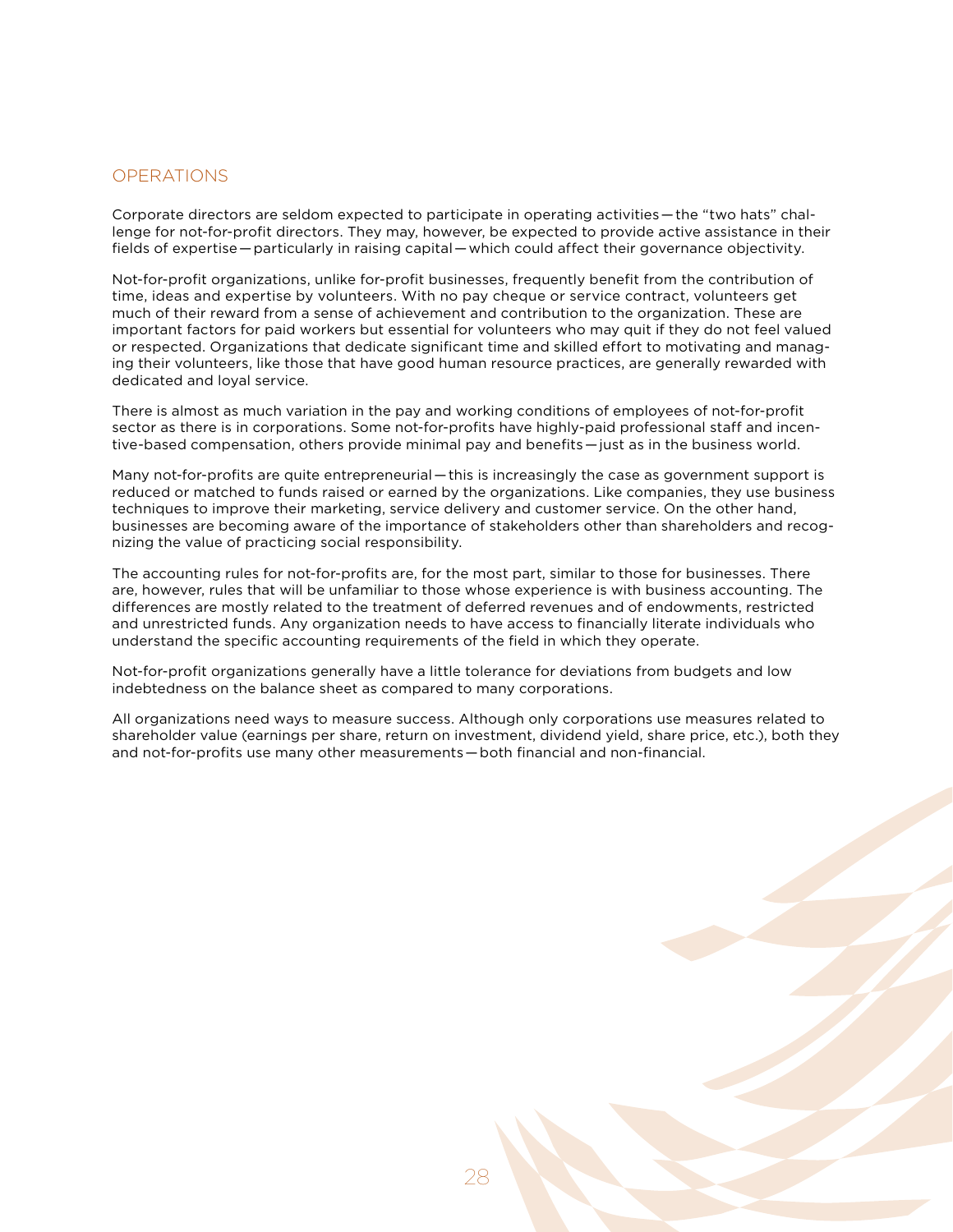| The following is a simple, abbreviated example of the kinds of information that might be recorded in a risk register. | Date of<br>review       | · Quarterly                                                                                         | . Ad hoc<br>· Annual                                                                                                                                                     | · Quarterly<br>. Ad hoc                                                                                         | . Ad hoc<br>· Annual                                                                                                                 |
|-----------------------------------------------------------------------------------------------------------------------|-------------------------|-----------------------------------------------------------------------------------------------------|--------------------------------------------------------------------------------------------------------------------------------------------------------------------------|-----------------------------------------------------------------------------------------------------------------|--------------------------------------------------------------------------------------------------------------------------------------|
|                                                                                                                       | required<br>Action      | agendas<br>Include<br>reviews<br>in board                                                           | incidents<br>to board<br>in board<br>agendas<br>reviews<br>· Include<br>serious<br>Report                                                                                | incidents to<br>agendas<br>in board<br>reviews<br>· Include<br>Report<br>serious<br>board                       | incidents to<br>in board<br>agendas<br>reviews<br>Include<br>serious<br>· Report<br>board                                            |
|                                                                                                                       | Responsibility          | Investment<br>Committee<br>• Chair,                                                                 | Sports director                                                                                                                                                          | • Managers and<br>supervisors<br>coordinators<br>• Volunteer                                                    | · Vice President<br>- Information<br>Chair, Audit<br>Committee<br>Systems                                                            |
|                                                                                                                       | Monitoring<br>process   | performance<br>reports<br>Committee<br>Investment<br>quarterly<br>reviews                           | Observe<br>training<br>sports                                                                                                                                            | Supervision<br>incident<br>reports<br>Review                                                                    | controls by<br>auditors<br>· Review of<br>incident<br>reports<br>· Review                                                            |
|                                                                                                                       | Retained<br>(net) risk  | No7                                                                                                 | $\sum_{i=1}^{n}$                                                                                                                                                         | Medium                                                                                                          | $\sum_{i=1}^{\infty}$                                                                                                                |
|                                                                                                                       | procedure<br>Control    | management<br>Professional<br>investment<br>investment<br>approved<br>Board-<br>policy<br>$\bullet$ | coaches and<br>procedures<br>Emergency<br>training for<br>training for<br>insurance<br>coaches<br>First aid<br>· Incident<br>· Liability<br>reports<br>players<br>Safety | · Anonymous<br>of staff and<br>Awareness<br>volunteers<br>Screening<br>reporting<br>training<br>number<br>phone | · Emergency<br>procedures<br>and training<br>Alternative<br>processing<br>resources<br>· Frequent<br>back-up<br>off-site<br>of files |
|                                                                                                                       | (gross) risk<br>Overall | Medium/high                                                                                         | Medium                                                                                                                                                                   | High                                                                                                            | High                                                                                                                                 |
|                                                                                                                       | Severity                | High                                                                                                | Medium                                                                                                                                                                   | Aigh                                                                                                            | High                                                                                                                                 |
|                                                                                                                       | Likelihood              | Medium                                                                                              | High                                                                                                                                                                     | Medium                                                                                                          | High                                                                                                                                 |
|                                                                                                                       | identified<br>Risks     | investment<br>returns<br>Low                                                                        | participants<br>njuries to<br>in sports<br>programs                                                                                                                      | by staff and<br>individuals<br>vulnerable<br>volunteers<br>Abuse of                                             | systems and<br>information<br>information<br>Loss of                                                                                 |

# Appendix 2 — Risk Register — example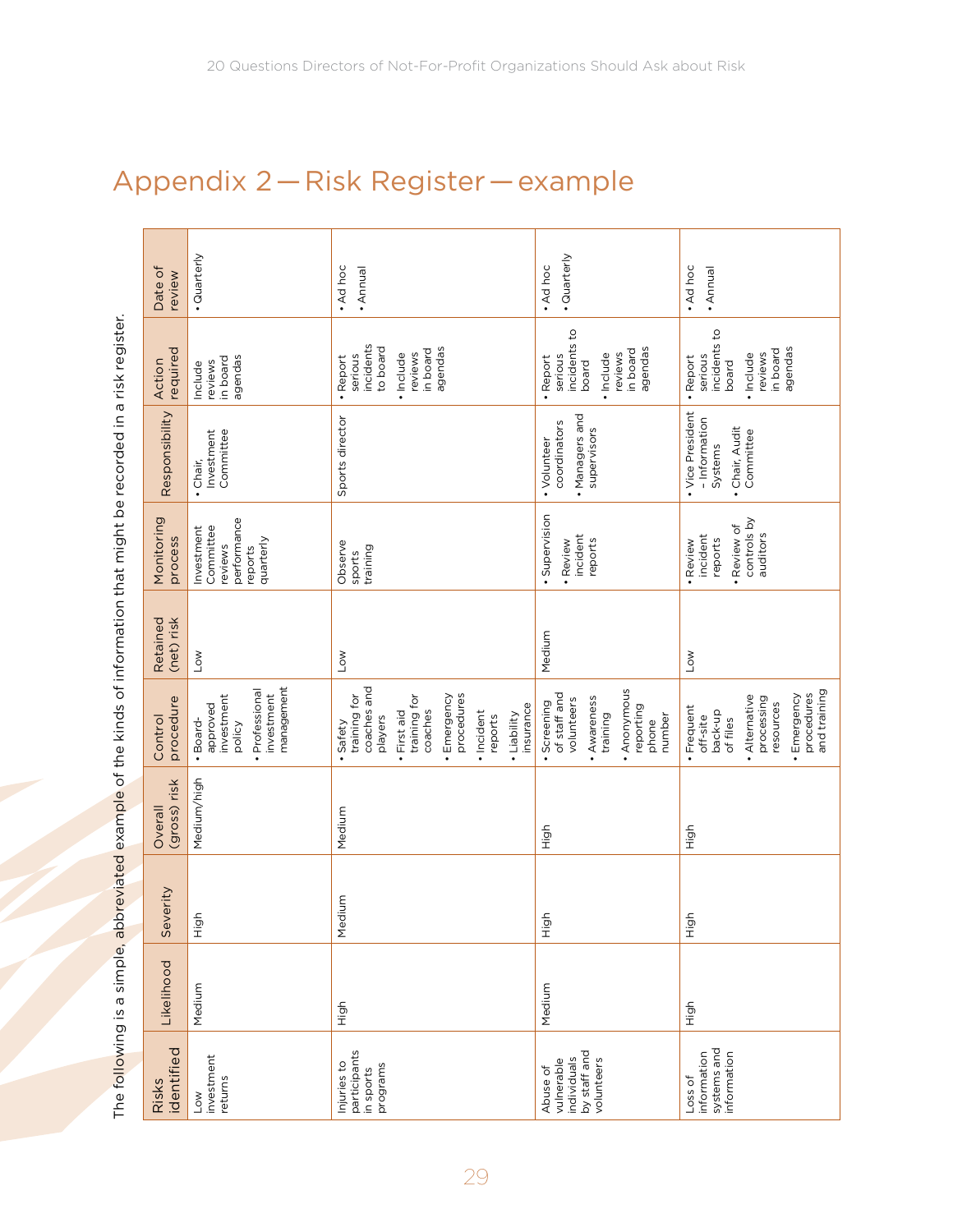# Appendix 3 — Insurance

The following material is reproduced with the kind permission of the Insurance Bureau of Canada from their brochure "Insurance for voluntary organizations: Things to consider" 5

### WHAT TYPES OF PROTECTION CAN MY ORGANIZATION PURCHASE?

There are many, many types of insurance coverage available. The type and amount of insurance coverage you purchase will depend entirely on the type of service your organization provides. Some examples of types of coverage you may need are listed below

*Commercial general liability insurance (otherwise known as CGL)* is the most basic form of commer cial insurance. If an organization has only one type of insurance, it is most likely commercial general liability. CGL policies cover claims in a number of basic categories of business liability:

- Bodily injury (e.g., a client or visitor is injured as a result of the work of your organization)
- Property damage
- Personal injury (including slander or libel)
- Advertising injury
- Tenant's legal liability
- Non-owned automobile insurance (e.g., volunteers using their own cars for the organization's business)

In addition to covering the claims listed above, commercial general liability policies also cover the cost of defending or settling claims — even if the claims are fraudulent.

*Directors' and officers' insurance, or D&O,* provides coverage for boards of directors against "wrongful acts," which might include actual or alleged errors, omissions, misleading statements, and neglect or breach of duty on the part of a board of directors.<sup>6</sup>

*Errors and omissions insurance (sometimes called E&O, professional liability insurance or malpractice insurance)* provides protection for those who give advice, make educated recommendations, design solutions or represent the needs of others. People who may benefit from this type of coverage include teachers, financial planners, consultants and placement services workers. It can be important coverage for anyone who deals with clients who could claim that something done on their behalf was done incorrectly, and that this error cost them money or caused them harm in some way.

*Commercial auto insurance* is required if your organization or its volunteers operate a car as part of your organization's activities. It will protect your organization in the event of accident, theft, injury and other damages involving your organization's vehicles. It will also protect your employees while they are driving insured company vehicles. There are a variety of coverages available for your organization's cars. Your coverage will depend on how you use the cars.

<sup>5</sup>[http://www.ibc.ca/en/Business\\_insurance/documents/brochures/volunteer-brchr\\_singles\\_eNg\\_oct-07.pdf](http://www.ibc.ca/en/Business_insurance/documents/brochures/volunteer-brchr_singles_eNg_oct-07.pdf)

<sup>6</sup>For more information, see cicA's *20 Questions Directors should Ask about Directors' and officers' liability indemnification and insurance*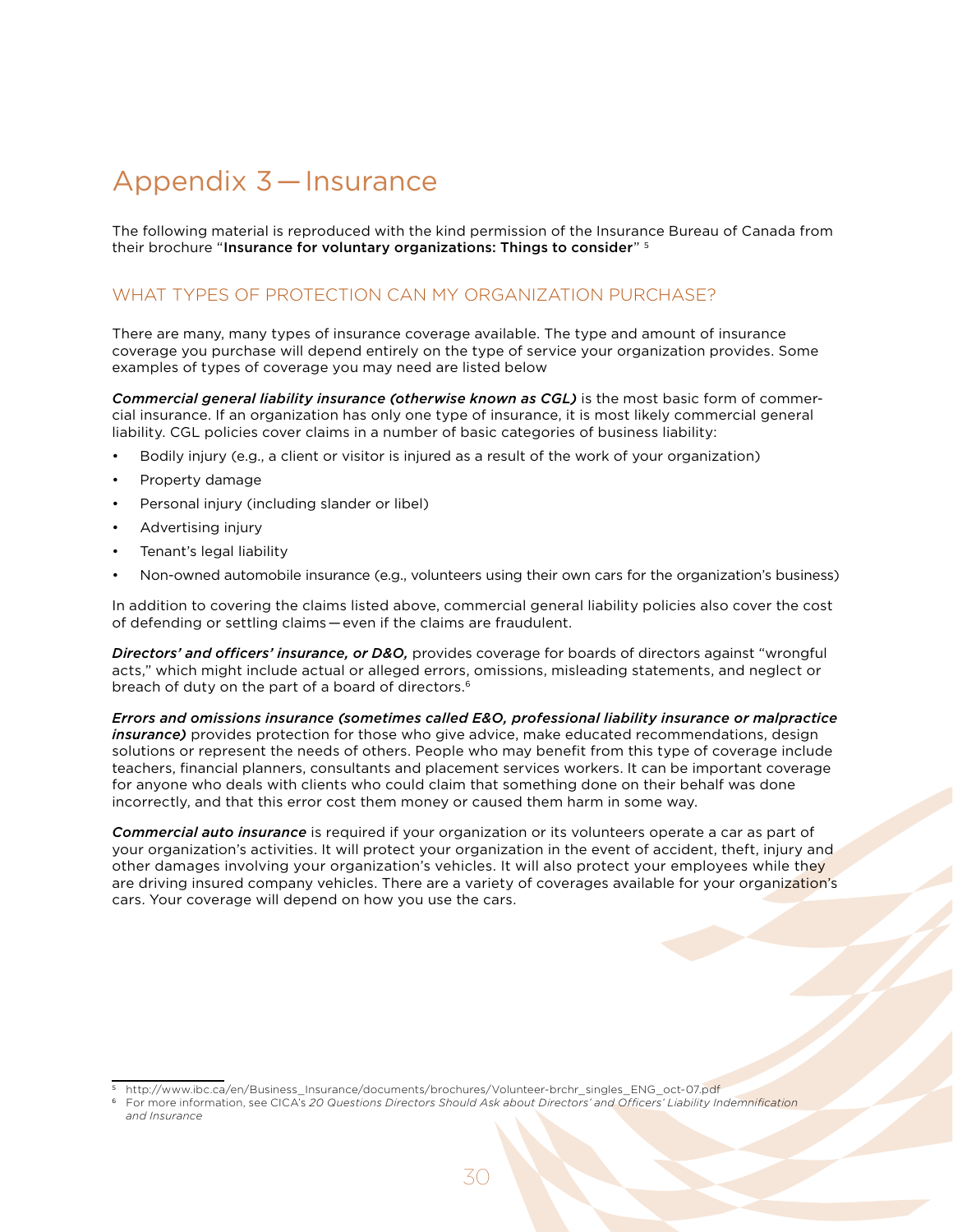# Appendix 4 — Crisis and Business Continuity Planning7

Organizations need plans for responding to both the immediate and longer-term consequences of crises in three key areas:

Crisis response

- Take immediate action to protect lives, property and the environment
- Find out what's going on and identify what the organization knows and doesn't know
- Appoint a core team who has been trained to manage the crisis and free team members from their regular responsibilities
- Promptly notify the company's insurance company and legal counsel of potential claims
- Make sure that day-to-day operations continue as far as possible

Communications

- Designate a single individual to handle crisis-related communications and communicate frankly to stakeholders and the news media
- Demonstrate commitment to communities directly affected by the crisis by sending in the appropriate corporate representative — this may be the Executive Director, but not necessarily
- Communicate directly and frequently to the company's stakeholders including employees, custom ers, suppliers, shareholders and regulators — both during the crisis and subsequently
- Appoint a devil's advocate to provide a reality check on the organization's response to the crisis — this could include outside experts such as public relations consultants and lawyers
- Give the board regular briefings

Business resumption

- Implement or develop a plan to resume normal operations
- Continue to communicate with the company's stakeholders as the plan unfolds

<sup>7</sup> the material in this Appendix comes from *20 Questions Directors should Ask about crisis management*, pages 6 and 7.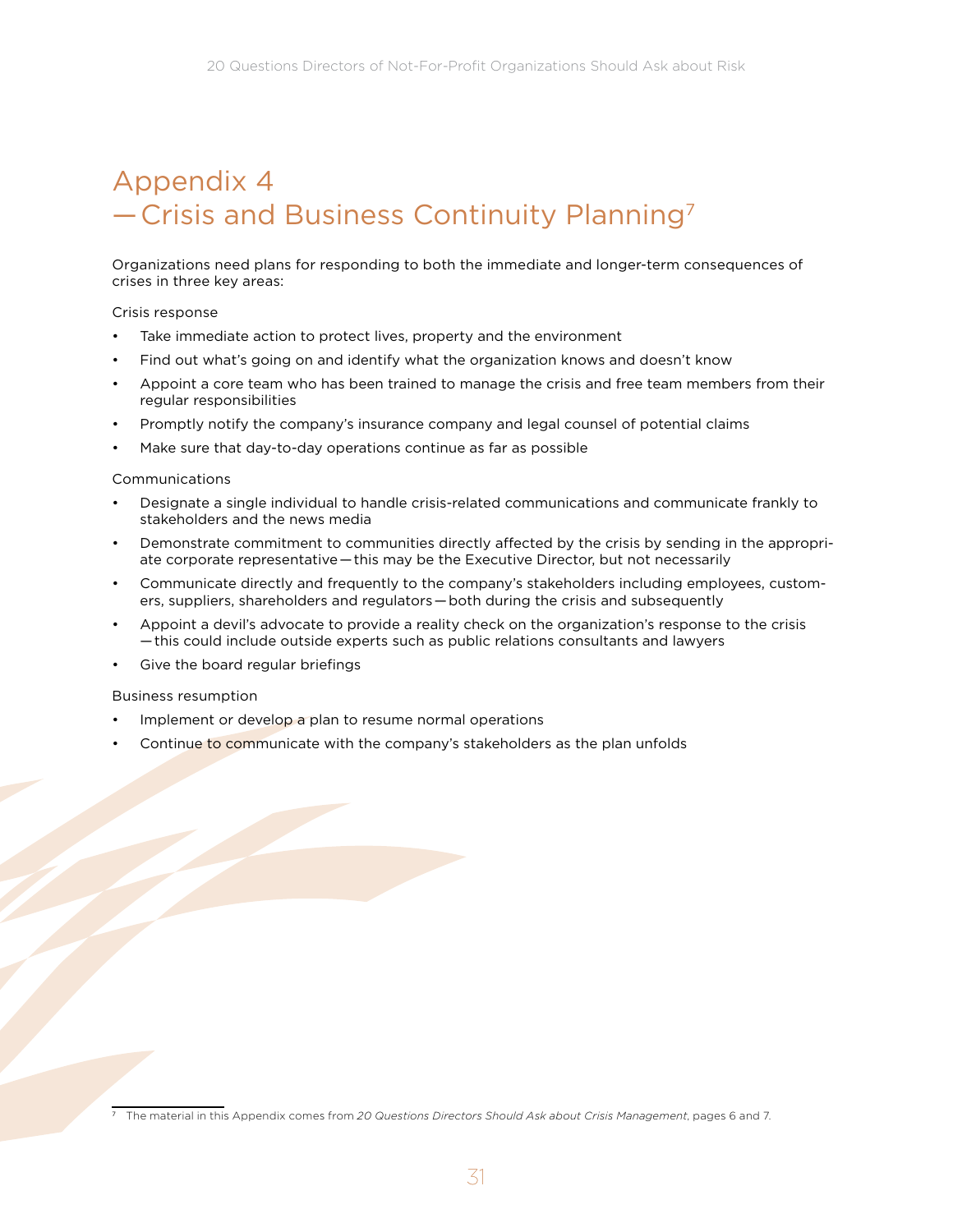# Where to find more information

#### *CICA Publications on governance*

### THE 20 QUESTIONS SERIES\*

20 Questions Directors and Audit Committees Should Ask about IFRS Conversions 20 Questions Directors Should Ask about Building a Board 20 Questions Directors Should Ask about CEO Succession 20 Questions Directors Should Ask about Codes of Conduct 20 Questions Directors Should Ask about Crisis Management 20 Questions Directors Should Ask about Crown Corporation Governance 20 Questions Directors Should Ask about Director Compensation 20 Questions Directors Should Ask about Directors' and Officers' Liability Indemnification and Insurance 20 Questions Directors Should Ask about Executive Compensation 20 Questions Directors Should Ask about Governance Assessments 20 Questions Directors Should Ask about Internal Audit (2<sup>nd</sup> ed) 20 Questions Directors Should Ask about IT 20 Questions Directors Should Ask about Management's Discussion and Analysis ( $2<sup>nd</sup>$  ed) 20 Questions Directors Should Ask about Responding to Allegations of Corporate Wrongdoing 20 Questions Directors Should Ask about Risk (2<sup>nd</sup> ed) 20 Questions Directors Should Ask about their Role in Pension Governance 20 Questions Directors Should Ask about Special Committees 20 Questions Directors Should Ask about Strategy (2nd ed) the cFO SeRieS\*

Deciding to Go Public: What CFOs Need to Know Financial Aspects of Governance: What Boards Should Expect from CFOs How CFOs are Adapting to Today's Realities IFRS Conversions: What CFOs Need to Know and Do Risk Management: What Boards Should Expect from CFOs Strategic Planning: What Boards Should Expect from CFOs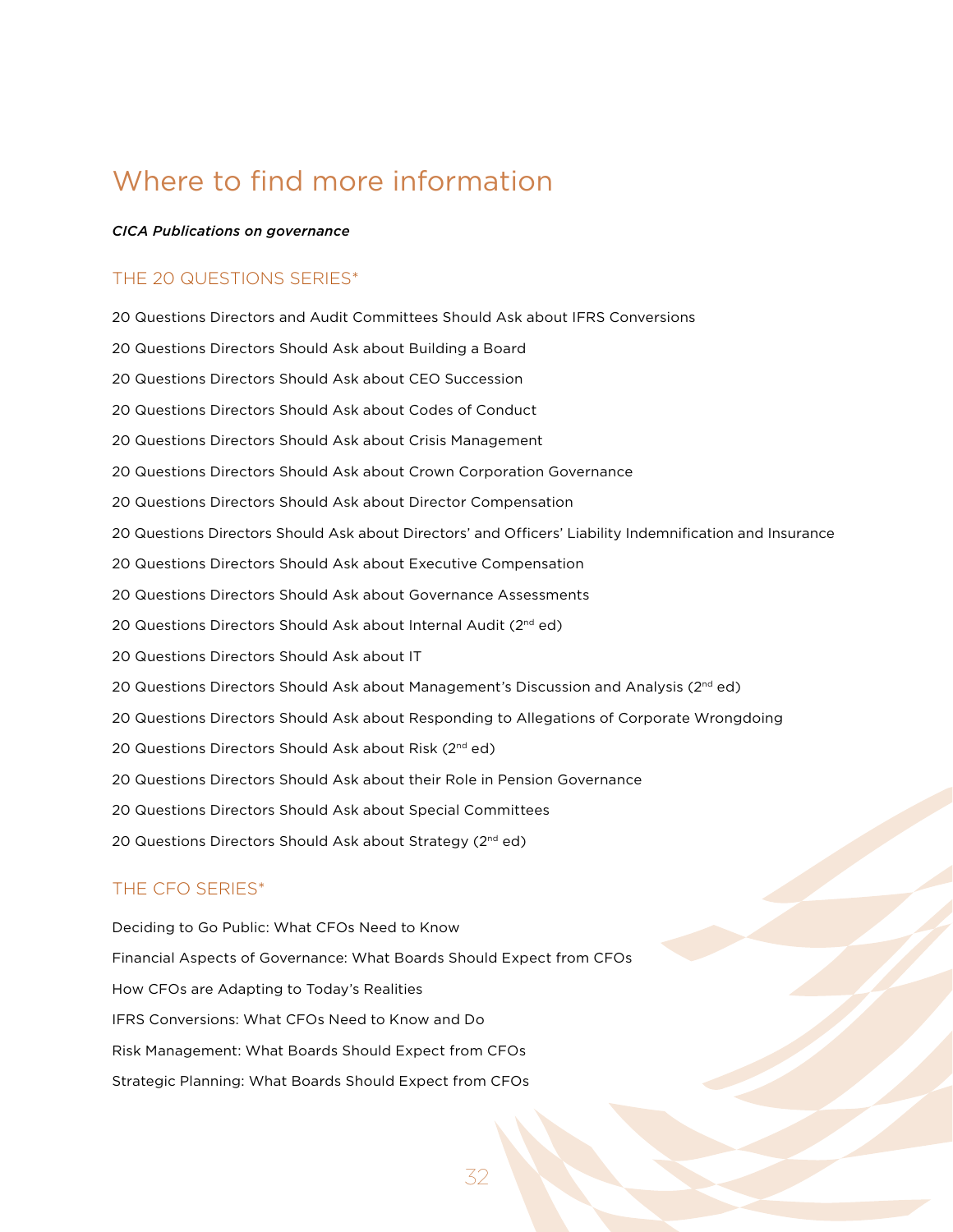# the NOt-FOR-PROFit SeRieS\*

20 Questions Directors of Not-for-profit Organizations Should Ask about Fiducary Duty

20 Questions Directors of Not-for-profit Organizations Should Ask about Governance

20 Questions Directors of Not-for-profit Organizations Should Ask about Risk

20 Questions Directors of Not-for-profit Organizations Should Ask about Strategy and Planning

# the cONtROl eNviRONMeNt SeRieS\*

CEO and CFO Certification: Improving Transparency and Accountability

Internal Control: The Next Wave of Certification. Helping Smaller Public Companies with Certification and Disclosure about Design of Internal Control over Financial Reporting

Internal Control 2006: The Next Wave of Certification — Guidance for Directors

Internal Control 2006: The Next Wave of Certification — Guidance for Management

Understanding Disclosure Controls and Procedures: Helping CEOs and CFOs Respond to the Need for Better Disclosure

# OtheR cicA PuBlicAtiONS

CAmagazine:

Christopher K. Bart: "Lasting inspiration, May, 2000, pp. 49-50 Hugh Lindsay: "Plugging the holes", December 1997, p. 43.

Learning about Risk: Choices, Connections and Competencies, 1998.

## RiSk MANAgeMeNt StANDARDS

Implementing Turnbull — A Boardroom Briefing, Institute of Chartered Accountants in England & Wales, September 1999

AS/NZS 4360:2004 Risk Management, Standards Australia

Enterprise Risk Management — Integrated Framework, Applications Techniques, COSO, September 2004

\**Available for purchase in hard copy or free download at www.rmgb.ca*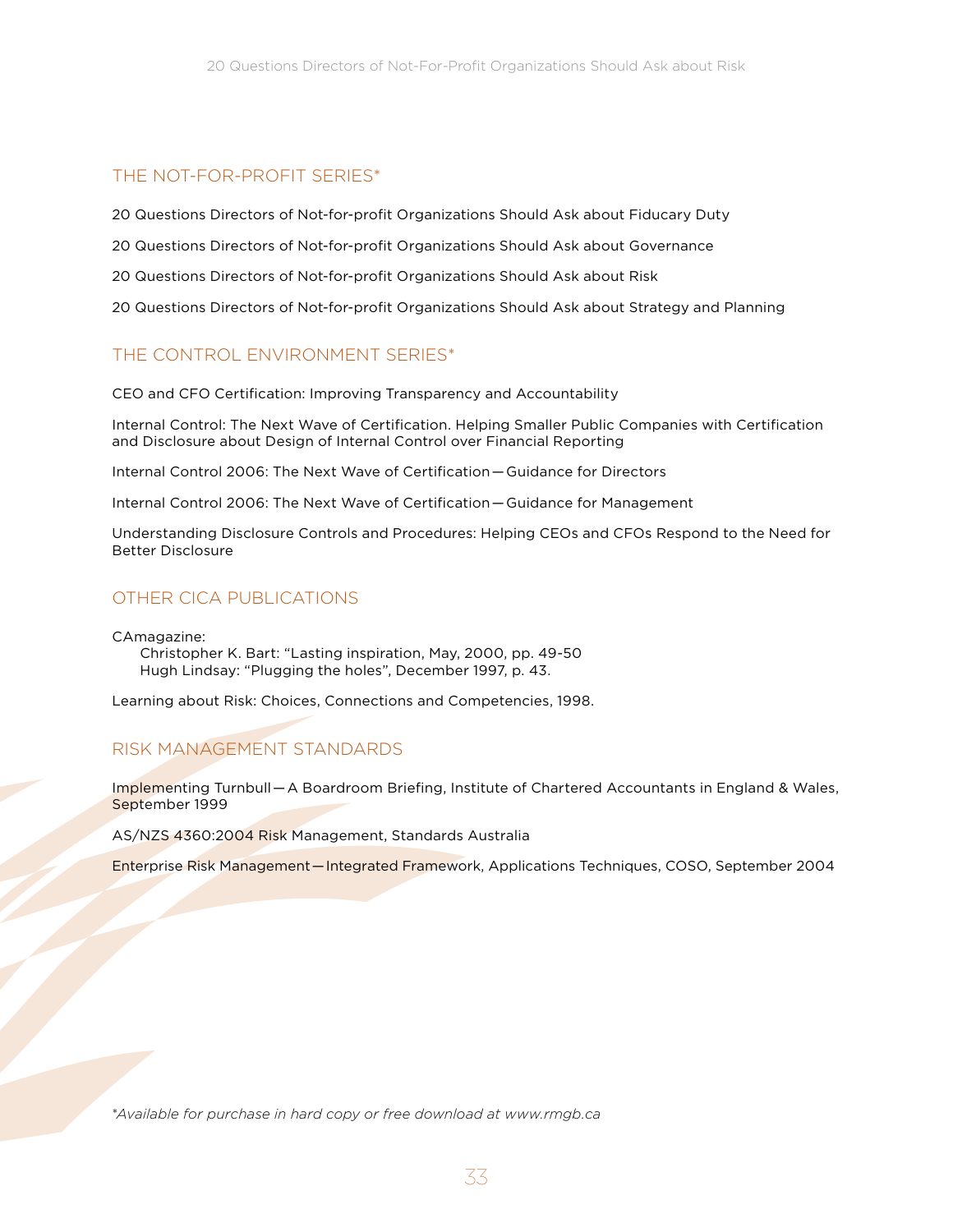### OtheR ReFeReNceS

Broder, Peter, ed., *Primer for Directors of Not-for-Profit Corporations, Industry Canada*, 2002.

Carver, John, *Boards That Make a Difference: A New Design for Leadership in Nonprofit and Public Organizations* (Jossey-Bass, 1990 2nd edition, 1997 3rd edition, 2006)

Deloitte, *The Effective Not-for-Profit Board* (undated)

Dimma, William A., *Tougher Boards for Tougher Times: Corporate Governance in the Post-Enron Era*. John Wiley & Sons Canada Ltd, 2006. (Chapter 22 provides a comparison between corporate and not-for-profit governance.)

Fink, Steven, *Crisis Management: Planning for the Inevitable*. New York, NY: American Management Association, 1986

Gill, Mel D, *Governing for Results*, Trafford Publishing, 2005.

Herman, Melanie L, Head, George L, Jackson, Peggy M and Fogarty, Toni E, *Managing Risk in Nonprofit Organizations: A Comprehensive Guide*. John Wiley & Sons, Inc., 2004.

Kelly, Hugh M., *Duties and Responsibilities of Directors of Not-for-Profit Organizations*. Canadian Society of Association Executives, 2004.

### **WEBSITES**

Alliance for Nonprofit Management, Washington, DC<www.allianceonline.org>

Altruvest Charitable Services<www.altruvest.org>

Canadian Society of Association Executives<www.csae.com>

The Charity Commission for England and Wales, Charities and Risk Management, 2007. <http://www.charity-commission.gov.uk/investigations/charrisk.asp>

Charity Village <www.charityvillage.ca>

Imagine Canada<www.imaginecanada.ca>

United Way of Canada: Board Development<www.boarddevelopment.org>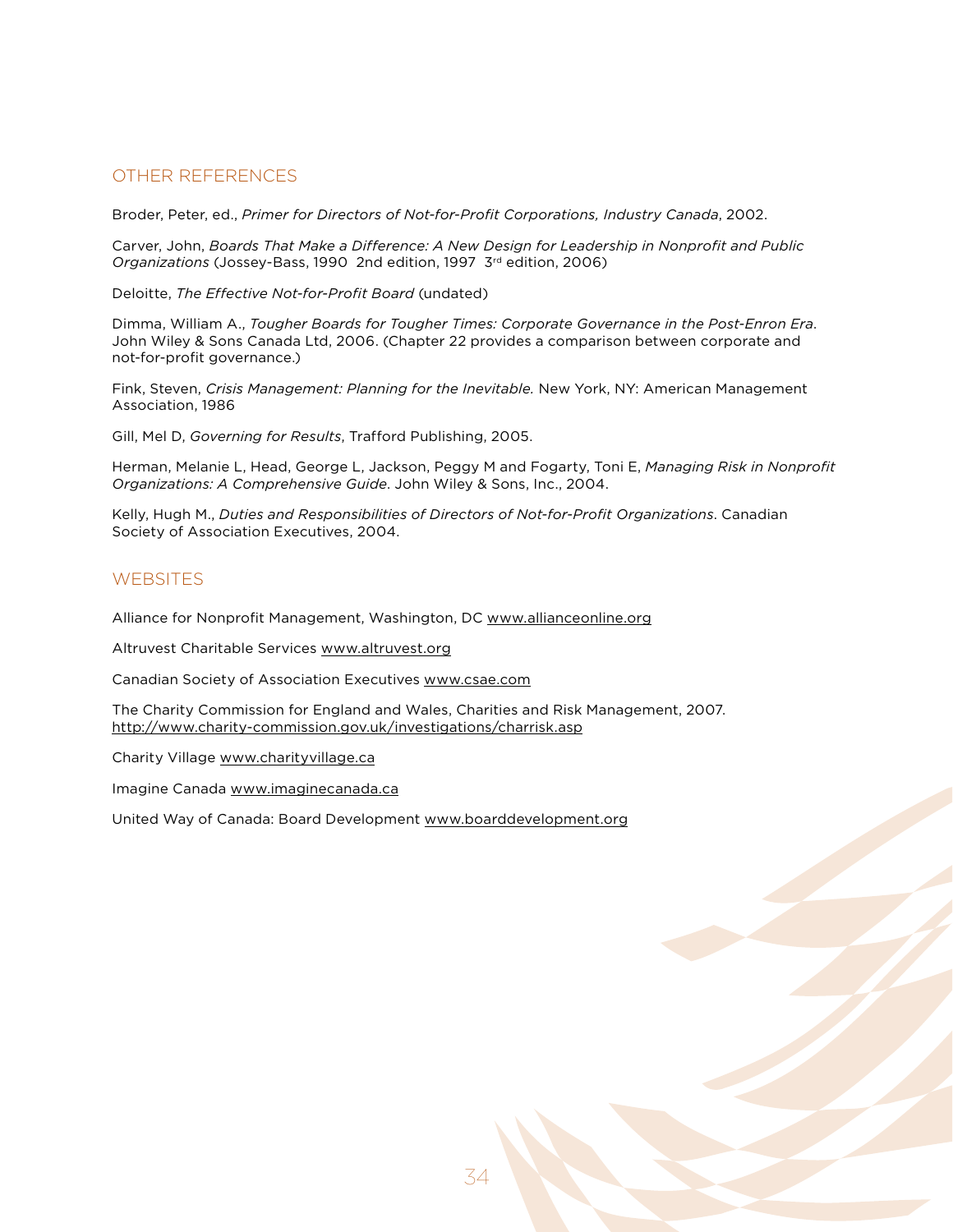# About the author

Hugh Lindsay, FCA, CIP

Hugh Lindsay is a founder and president of FMG Financial Mentors Group Inc. He specializes in writing, training and consulting in corporate governance, risk management and strategic planning. in addition to being a Chartered accountant, he is a Chartered insurance Professional and a member of Financial Executives international. Prior to entering full-time consulting in 1992, he held senior financial and internal audit positions with a university and a major insurance company. Hugh is an Associate Member of Continuing Studies at Simon Fraser University.

Hugh has served on the boards of a number of not-for-profit organizations including the insurance institute of british Columbia, the institute of Chartered accountants of bC, the Vancouver Little Theatre Association, Community Mediation Services Society, and the Vancouver Museum Commission. His current board memberships include the Canadian Academy of independent Scholars and the Vancouver Chapter of Fei Canada. He was a member of the Criteria of Control Board of the Canadian Institute of Chartered accountants and is now a writer and editor for their Risk Management and Governance board. He has written or edited a number of publications in the CiCa's 20 Questions and CFo series including *20 Questions Directors of Not-for-profit Organizations Should Ask about Governance*, and *20 Questions Directors of Notfor-profit Organizations Should Ask about Strategy and Planning*.